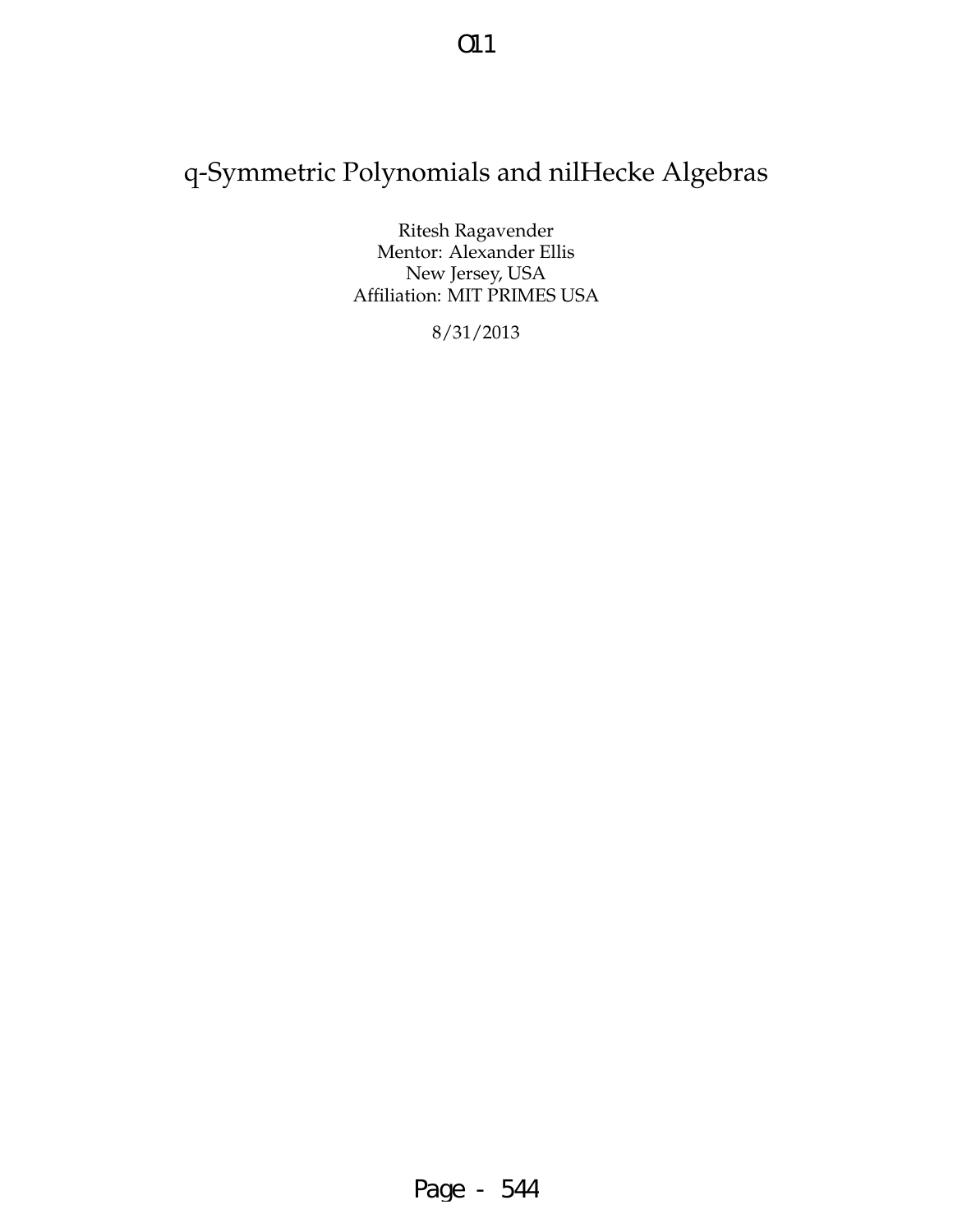# q-Symmetric Polynomials and nilHecke Algebras

## **Abstract**

Symmetric functions appear in many areas of mathematics and physics, including enumerative combinatorics and the representation theory of symmetric groups. A  $q$ -bialgebra of " $q$ -symmetric functions" generalizing the symmetric functions was defined by Ellis and Khovanov as a quotient of the quantum noncommutative symmetric functions. In the  $q = -1$  (or "odd") case of these q-symmetric functions, they and Lauda introduced odd divided difference operators and an odd nilHecke algebra, used in the categorification of quantum groups. Using diagrammatic techniques, we study relations for the q-symmetric functions when q is a root of unity other than 1 or  $-1$ . We then use q-analogues of divided difference operators to define a  $q$ -nilHecke algebra and describe its properties. In addition, Wang and Khongsap introduced an odd analogue of Dunkl operators, which have connections to Macdonald polynomials in the even case. We find a connection between the odd Dunkl operator and the odd nilHecke algebra, and show that a variant of the odd Dunkl operator can be used in constructing operators that generate the Lie algebra  $\mathfrak{sl}_2$ .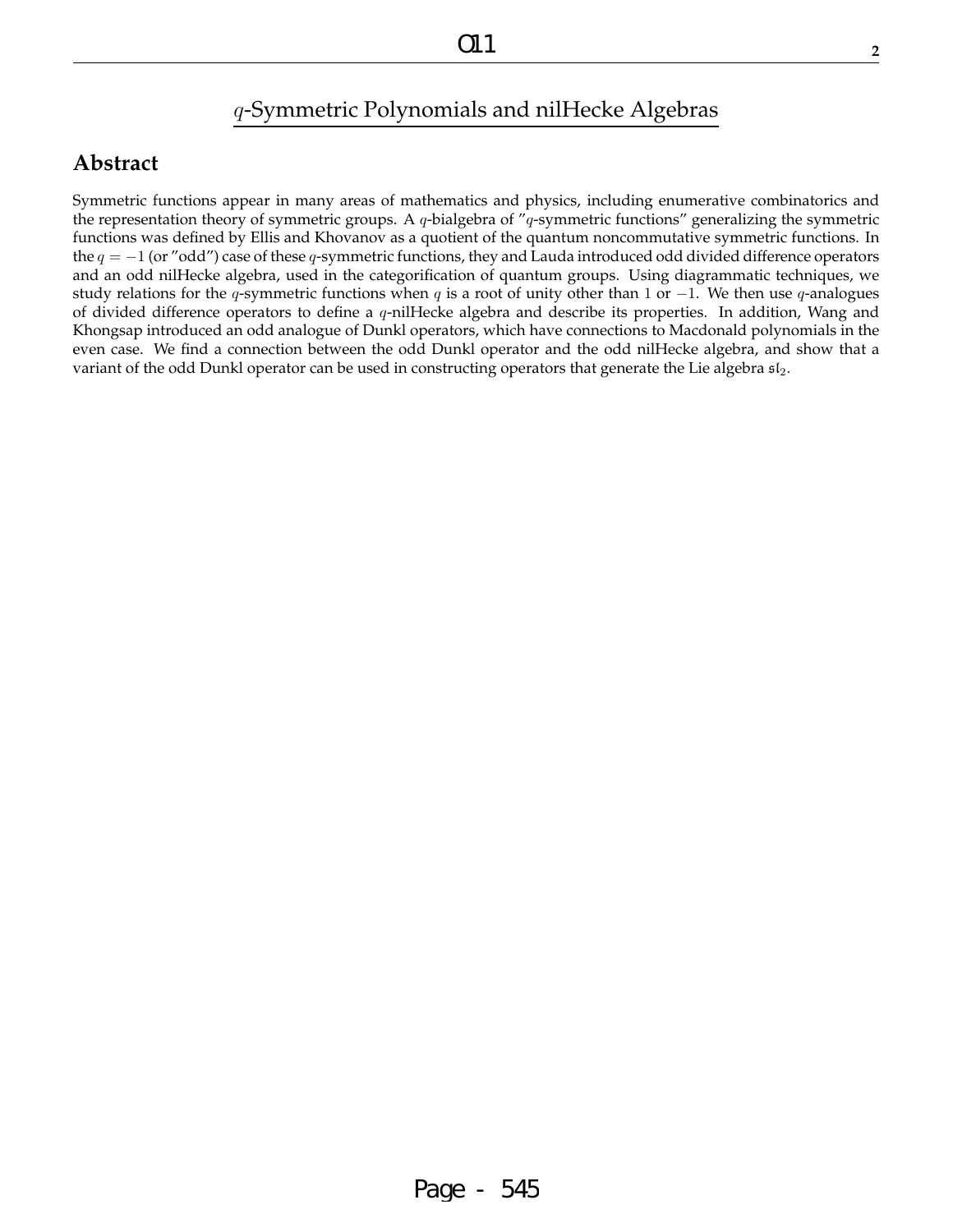|              | 1 Introduction                                                                                                                                  |    |
|--------------|-------------------------------------------------------------------------------------------------------------------------------------------------|----|
| $\mathbf{2}$ | Background                                                                                                                                      | 5  |
|              | 3 Odd Dunkl operators and the Odd nilHecke algebra                                                                                              | 6  |
|              |                                                                                                                                                 |    |
|              | 4 Properties of Another Odd Dunkl Operator                                                                                                      | 9  |
| 5            | Relations in the $q$ -Analogue of Symmetric Polynomials<br>Introduction to the q-Analogue of Noncommutative Symmetic Functions 12<br>5.1<br>5.2 | 12 |
|              | 6 More on the $q$ -Analogue of Noncommutative Symmetric Functions                                                                               | 15 |

 $O<sub>1</sub>1$ 

### **1 Introduction**

The set of n! permutations of  $1, 2, 3, \ldots, n$  forms a group with multiplication being the composition of elements and the identity permutation being the multiplicative identity. This group is called the *symmetric group*, which we will denote  $S_n$ . *Symmetric polynomials* are polynomials in n independent, commutative variables  $x_1, x_2, \ldots, x_n$  that are invariant under the action of any permutation acting on the indices. As  $n$  tends to infinity, one obtains the ring of symmetric functions, Λ, which is a graded C-algebra. The bases of this ring, including the elementary, complete, monomial, and Schur symmetric polynomials, have been well-studied. Symmetric polynomials arise in various contexts in mathematics and physics. They are important in enumerative combinatorics, where one may study the important bases through the tools of Young tableaux and algebraic combinatorics as in [10]. They have a fundamental role in the representation theory of the symmetric group, which itself plays a role in quantum mechanics of identical particles. The space of symmetric polynomials in *n* variables,  $\Lambda_n$ , may be identified by a Hopf algebra structure with an adjoint bilinear form, which we will utilize in our work.

The theory of noncommutative symmetric functions, where in general  $x_ix_j \neq x_ix_i$  for  $1 \leq i \neq j \leq n$ , has also been developed and analogues of objects in the commutative case have been found. Here, one requires the notion of a quasideterminant to generalize the concept of a determinant with noncommutative entries, in order to express transition matrices between bases of the noncommutative symmetric functions [5]. The quantum case, where  $x_ix_i =$  $q_{x_ix_j}$  for  $j > i$ , has recently been introduced by Ellis and Khovanov. These polynomials are inherently connected, in the  $q = -1$  case, to superalgebras.

Superalgebras, which arise from supersymmetry in physics, are the direct sum of two spaces  $K_0$  and  $K_1$ , where  $K_iK_j \subseteq K_{i+j}$  and indices are read modulo 2. In other words, a superalgebra may be considered as a  $\mathbb{Z}_2$ -graded algebra, with the same operations as an algebra (the unit and the multiplication). We can also induce a braiding  $\tau$  by

$$
\tau: V \otimes W \to W \otimes V
$$

$$
v \otimes w \mapsto (-1)^{|v||w|} w \otimes v
$$

for two vector spaces V and W, where  $|f|$  is the degree of f. We can also define a multiplication on the tensor product two superalgebras  $A$  and  $B$  by:

$$
(w \otimes x)(y \otimes z) = (-1)^{|x||y|} wy \otimes xz
$$

for homogenous elements  $x$  and  $y$ .

In [3], Ellis and Khovanov introduced the "odd symmetric polynomials", which are polynomials in the  $n$  variables  $x_1, \ldots, x_n$  such that  $x_ix_j + x_jx_i = 0$  for  $i \neq j$ . These polynomials can be interepreted through a -1-bialgebra structure

Page - 546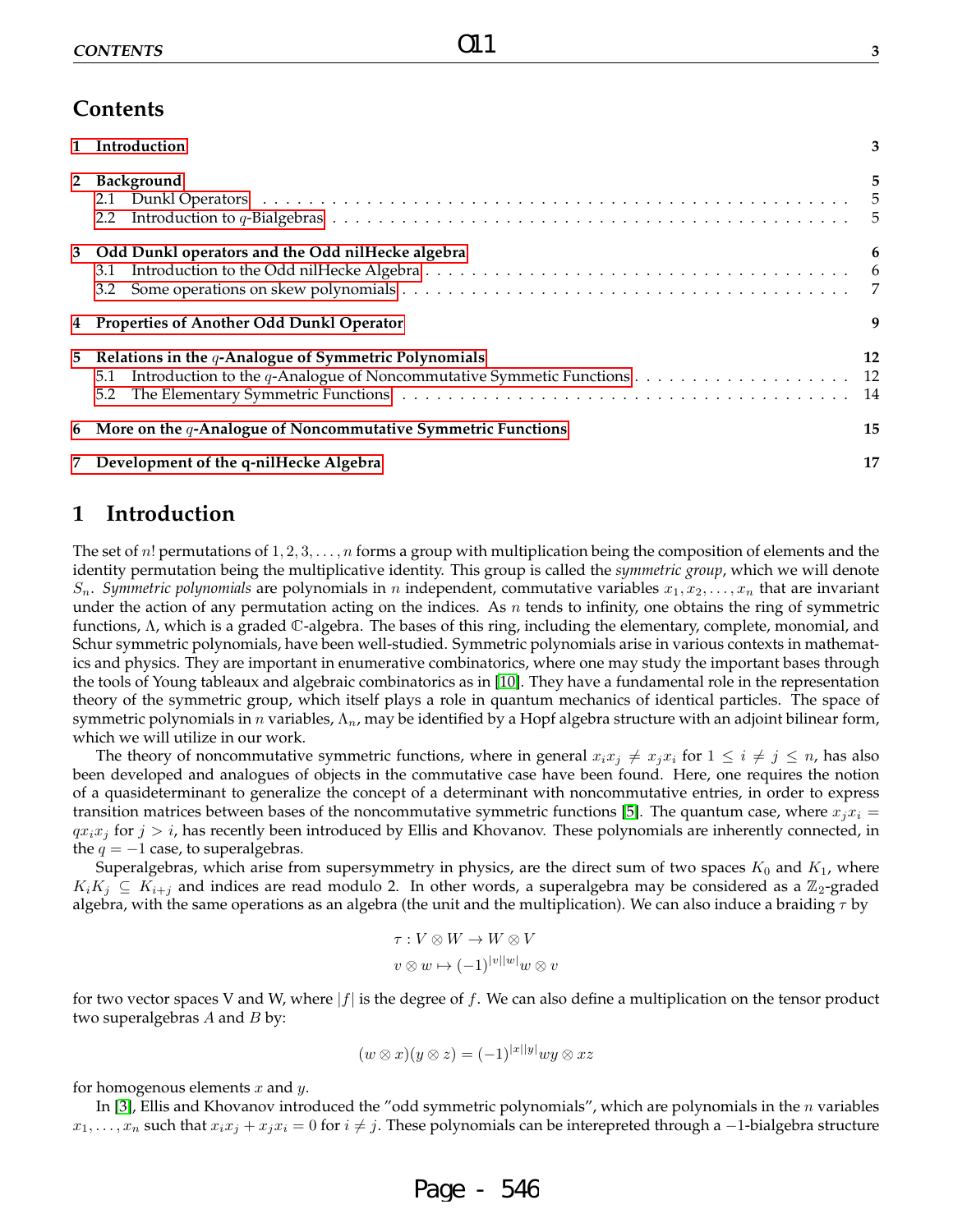with a similar bilinear form as in the "even" case, where  $x_ix_j = x_jx_i$  for all indices i, j. The odd symmetric polynomials have several important bases, and have similar combinatorial properties with their even counterparts. We will highlight one example through the elementary symmetric functions. In the even case,

$$
e_k(x_1,\ldots,x_n)=\sum_{1\leq i_1<\ldots
$$

and  $e_ie_j = e_ie_i$  for all indices i, j. These polynomials come up in Vieta's formulae, in the coefficients of x in the polynomial  $(x-x_1)...(x-x_n)$ . In the odd case, these polynomials may be defined in the same way (but with anticommuting variables) such that the relations become:

$$
e_i e_j = e_j e_i
$$
 for  $i + j$  even  
\n $e_i e_j + (-1)^i e_j e_i = e_{j-1} e_{i+1} + (-1)^i e_{i+1} e_{j-1}$  for  $i + j$  odd

Thus, if the ground ring has characteristic 2, then all commutators vanish. Ellis and Khovanov also found various other properties of the odd symmetric functions, including an odd RSK correspondence which may be used to study odd analogues of Schur functions and their orthonormality properties with respect to the standard bilinear form.

Further work in this direction by Ellis, Khovanov, and Lauda has led to a categorication of the positive half of the quantum Lie algebra sl2. Categorification is an idea, originally suggested by Louis Crane and Igor Frenkel, by which one could replace algebras and representations by graded additive categories and higher categories to obtain quantum 4-manifold invariants from quantum 3-manifold invariants. A classic example is that Khovanov homology, a bigraded abelian group, categorifies the one-variable Jones polynomial. In a recent work, Khovanov and Lauda, as well as Rouquier, introduced the so called KLR algebras which categorify the postive half of quantum Kac-Moody algebras (used to construct quantum 3-manifold invariants). These algebras generalize the nilHecke algebra introduced by Kostant and Kumar in the 80's, in the context of geometric representation theory.

The even nilHecke algebra  $NH_n$  is generated by n commuting variables  $x_1, \ldots, x_n$  and n divided difference operators  $\partial_i$ , such that  $\partial_i = (x_i - x_{i+1})^{-1}(1 - s_i)$ , where  $s_i$  is the simple transposition in the symmetric group that swaps  $x_i$ and  $x_{i+1}$ . This algebra is Morita equivalent to the symmetric polynomials in n variables. Ellis, Khovanov, and Lauda categorified the positive half (much more recently, both halves) of  $sI_2$  by introducing an odd analogue of the nilHecke algebra. Their odd analogue retains many of the properties that one sees in the even case, including a Leibniz rule for the odd divided difference operator, an interpretation of the odd nilHecke algebra as a matrix algebra over the odd symmetric polynomials, and the use of a diagrammatic calculus. The odd nilHecke algebra has since found many other applications in representation theory. It is related to affine Hecke-Clifford superalgebras, and has been used to construct odd analogues of the cohomology groups of Grassmannians and Springer varieties. In this work, we will introduce  $q$ -analogues of various results in this context. We study relations for the  $q$ -symmetric polynomials in the variables  $x_1, \ldots, x_n$  such that  $x_jx_i = qx_ix_j$  for  $j > i$  and q is a root of unity in  $\mathbb C$ . We also develop a q-nilHecke algebra and discuss its properties. It would be interesting to study whether  $q$ -nilHecke algebras categorify an interesting Lie theoretic algebra, and whether they can be used to construct invariants of links or other geometric structures

There are still open questions relating to the even, odd, and general q cases, including an interpretation of power sums, Grothendieck polynomials, Macdonald polynomials, coinvariant algebras, and so on. Along these lines, Wang and Khongsap introduced an odd analogue of Dunkl operators, and developed an odd double affine Hecke algebra as well. In the even case, one may define a reduced root system and a Coxeter group generated by complex reflections over the hyperplane. The Dunkl operators then may be interepreted as differential-difference operators that generalize the concept of a partial derivative. The Dunkl operator  $\eta_i$  commutes  $(\eta_i\eta_j=\eta_j\eta_i)$ , and satisfies various other interesting properties. These operators have a major role in mathematical physics and conformal field theory where they relate to the study of quantum many-body problems in the Calogero-Moser model. They are used to show the integrability of the non-periodic Calogero-Moser-Sutherland system, and are related to various other operators and symmetric polynomials, including the Cherednik operators and Jack polynomials. The Dunkl operators can also be used to define three operators, which play important roles in physics and harmonic analysis, that generate the Lie algebra  $\mathfrak{sl}_2$ . This result plays a crucial role in Fischer decomposition, which is of importance in representation theory and the Dirichlet problem. In this work, we find a connection between the odd nilHecke algebra introduced by Ellis, Khovanov, and Lauda, and the odd Dunkl operator introduced by Wang and Khongsap. We also find three operators, based on a variant of the odd Dunkl operator, that generate  $s_{2}$ , as in the even case. These results should have an important role in better understanding the representation theory of odd symmetric functions.

Page - 547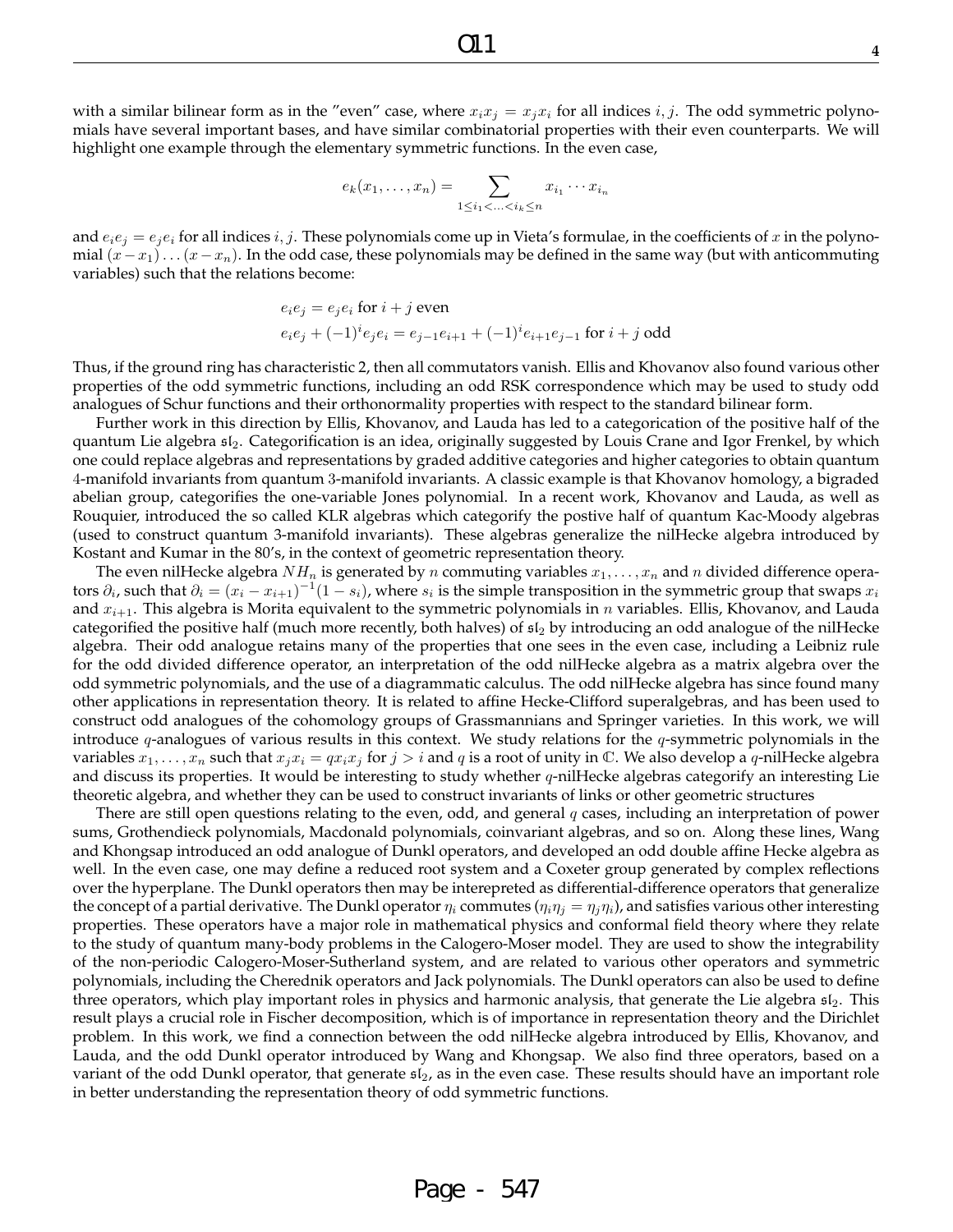### **2 Background**

### **2.1 Dunkl Operators**

In the even case, we work over the ring  $\mathbb{C}\langle x_1,\ldots,x_n\rangle$ , where  $x_ix_j = x_jx_i$  for all  $1 \leq i,j \leq n$ . Dunkl [2] introduced the remarkable operator

$$
\eta_i^{\text{even}} = \frac{\partial}{\partial x_i} + \alpha \sum_{k \neq i} \partial_{i,k}^{\text{even}} \tag{2.1}
$$

where  $\frac{\partial}{\partial x_i}$  is the partial derivative with respect to  $x_i$ ,  $\alpha \in \mathbb{C}$ , and  $\partial_{i,k}^{\text{even}}$  is the even divided difference operator:

$$
\partial_{i,k}^{\text{even}} = (x_i - x_k)^{-1} (1 - s_{i,k}). \tag{2.2}
$$

Since  $x_i - x_k$  always divides  $f - s_{i,k}(f)$  for  $f \in \mathbb{C}\langle x_1, \ldots, x_n \rangle$ ,  $\partial_{i,k}$  sends polynomials to polynomials. As usual,  $s_{i,k}$  is the transposition in  $S_n$  that swaps  $x_i$  and  $x_k$  and satisfies the relations of the symmetric group.

These Dunkl operators have various properties, the most important of which is that they commute  $(\eta_i \eta_j = \eta_j \eta_i)$ . They also satisfy the properties that [1]:

$$
\eta_i(fg) = \frac{\partial}{\partial x_i}(f)g + f\eta_i(g) \tag{2.3}
$$

$$
\eta_i x_j + x_i \eta_j = \eta_j x_i + x_j \eta_i \tag{2.4}
$$

In [9], Khongsap and Wang introduced an *odd* Dunkl operator which anti-commutes. These operators have similar commutation relations with  $x_i$  and  $x_j$  that the even Dunkl operators do. In Section 3, we will develop the connection between this operator and the odd nilHecke algebra introduced in [4].

Now introduce operators  $r^2$ ,  $E$  (the Euler operator) and  $\Delta_k$  (the Dunkl Laplacian):

$$
r^2 = \sum_{i=1}^n x_i^2 \tag{2.5}
$$

$$
E = \sum_{i=1}^{n} x_i \frac{\partial}{\partial x_i} + \frac{\mu}{2}
$$
\n(2.6)

$$
\Delta_k = \sum_{i=1}^n \eta_i^2 \tag{2.7}
$$

where  $\mu$  is the *Dunkl dimension,* which is defined by the relation  $\eta_i |x|^2 = 2 \mu$ .

Let  $[p,q] = pq - qp$  be the commutator. Heckman showed that  $r^2$ , E, and  $\Delta_k$  satisfy the defining relations of the Lie algebra  $\mathfrak{sl}_2$  [6]:

$$
[E, r^2] = 2r^2
$$
\n(2.8)

$$
[E, \Delta_k] = -2\Delta_k \tag{2.9}
$$

$$
[r^2, \Delta_k] = 4E \tag{2.10}
$$

If one were to replace  $\Delta_k$  with the classical Laplacian (replacing the Dunkl operator with the partial derivative), these three operators still satisfy the relations for  $sI_2$ . Combined with the fact that Dunkl operators commute, one can see that the Dunkl operators represent a meaningful generalization of the partial derivative.

In Section 4, we will focus on finding analagous results in the odd case.

#### **2.2 Introduction to** q**-Bialgebras**

We begin by an introduction to the terminology of bialgebras that will be used later. The notion of A being an  $\mathbb C$ -algebra entails that there are two maps: the unit and the multiplication.

$$
\eta: \mathbb{C} \to A
$$
  

$$
m: A \otimes A \to A
$$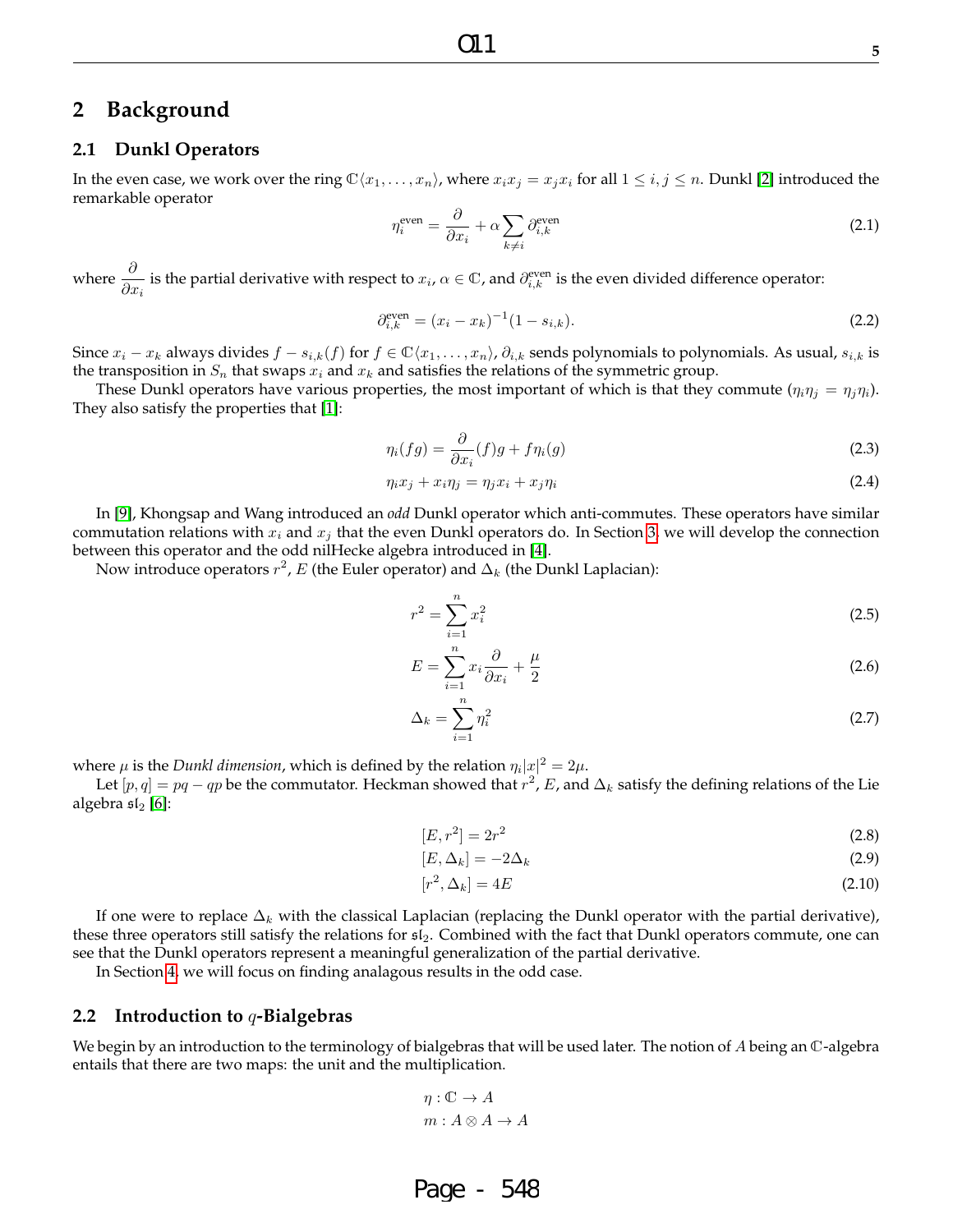The algebra A also has an identity map  $1_A : A \to A$ . We denote the degree of an element v by |v|. For homogenous elements  $v$  and  $w$  of  $A$ , define the braiding:

$$
\tau_A: A \otimes A \to A \otimes A
$$

$$
v \otimes w \to q^{|v||w|} w \otimes v
$$

One may define the multiplication map  $m_2$  from  $A^{\otimes 4} \to A^{\otimes 2}$  as:

$$
m_2 = (m \otimes m)(1_A \otimes \tau_A \otimes 1_A)
$$

A coalgebra is a structure with the following maps, the counit and comultiplication:

$$
\epsilon: A \to \mathbb{C}
$$

$$
\Delta: A \to A \otimes A
$$

A bialgebra B is equipped with all of the four maps  $(\eta, m, \epsilon, \Delta)$ , with the added compatibility that the comultiplication is a homomorphism of algebras. This condition implies that:

$$
\Delta \circ m = m_2 \circ (\Delta \otimes \Delta)
$$

and by the definition of  $m_2$ , we have the following bialgebra axiom:

$$
\Delta \circ m = (m \otimes m) \circ (1_B \otimes \tau_B \otimes 1_B) \circ (\Delta \otimes \Delta)
$$

### **3 Odd Dunkl operators and the Odd nilHecke algebra**

#### **3.1 Introduction to the Odd nilHecke Algebra**

We work over  $\mathbb{C}\langle x_1,\ldots,x_n\rangle/\langle x_ix_i + x_ix_j = 0$  for  $i \neq j$ . We can define linear operators, called the odd divided difference operators, as below:

**Definition 3.1.** For  $i = 1, ..., n - 1$ , the *i*-th *odd divided difference operator*  $\partial_i$  is the linear operator  $\mathbb{C}\langle x_1, ..., x_n \rangle$  →  $\mathbb{C}\langle x_1, \ldots, x_n\rangle$  defined by

$$
\partial_i(x_j) = \begin{cases} 1 & j = i \\ 1 & j = i+1 \\ 0 & j \neq i, i+1 \end{cases} \tag{3.1}
$$

$$
\partial_i(fg) = \partial_i(f)g + (-1)^{|f|} s_i(f)\partial_i(g). \tag{3.2}
$$

where  $s_i(f)$  is the type A transposition:

$$
s_i(x_j) = \begin{cases} x_{i+1} & j = i \\ x_i & j = i+1 \\ x_j & j \neq i, i+1 \end{cases}
$$
 (3.3)

It is shown in [4] that the odd divided difference operators can be used to construct an odd nilHecke algebra, generated by  $x_i$  and  $\partial_i$  for  $1 \leq i \leq n$ , subject to the following relations.

$$
\partial_i^2 = 0
$$
  
\n
$$
\partial_i \partial_j + \partial_j \partial_i = 0 \text{ for } |i - j| \ge 2
$$
  
\n
$$
\partial_i \partial_{i+1} \partial_i = \partial_{i+1} \partial_i \partial_{i+1}
$$
  
\n
$$
x_i x_j + x_j x_i = 0 \text{ for } i \ne j
$$
  
\n
$$
x_i \partial_i + \partial_i x_{i+1} = 1, \partial_i x_i + x_{i+1} \partial_i = 1
$$
  
\n
$$
x_i \partial_j + \partial_j x_i = 0 \text{ for } |i - j| \ge 2
$$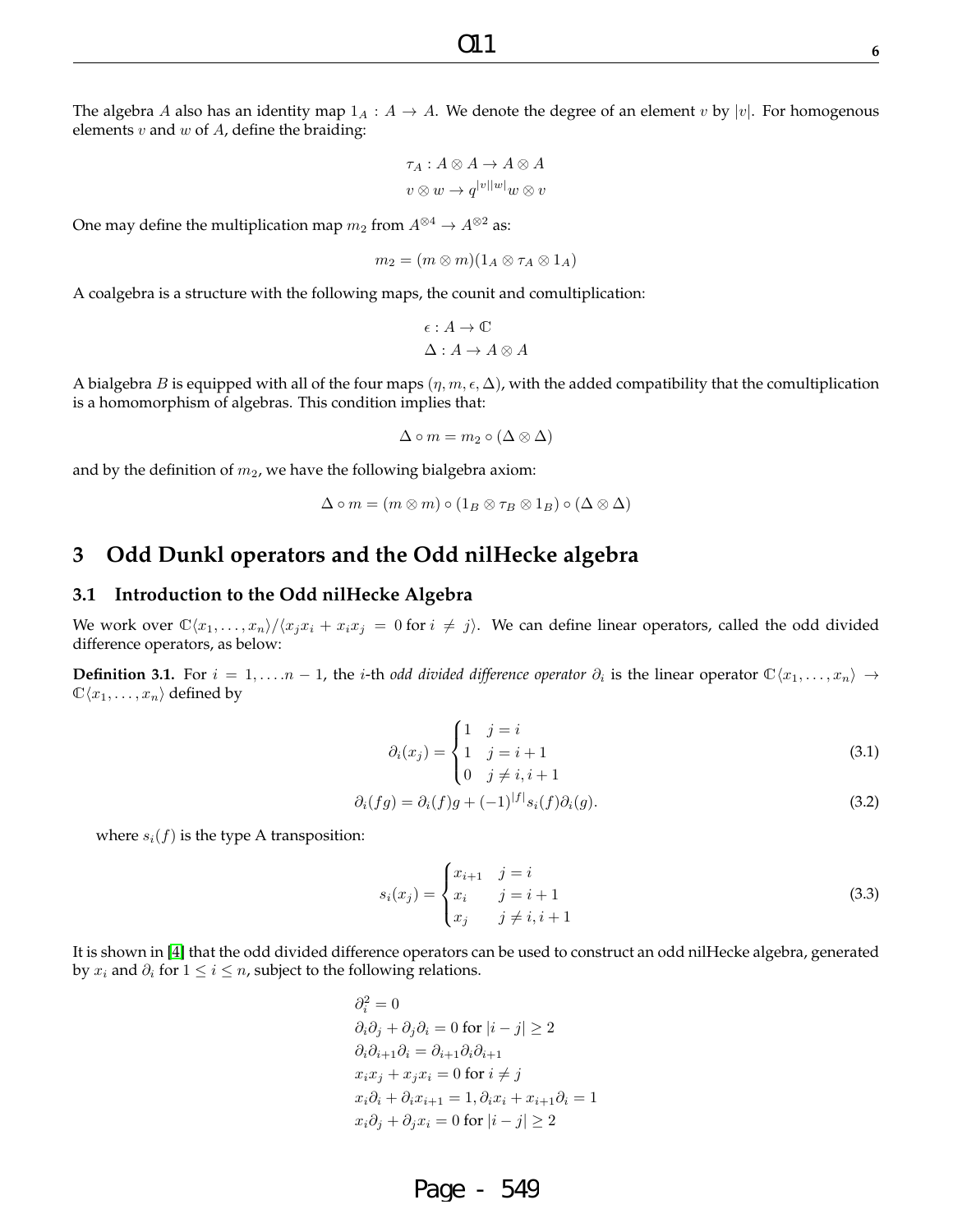Due to [7], we have the following explicit definition of the odd divided difference operator:

$$
\partial_i(f) = (x_{i+1}^2 - x_i^2)^{-1} [(x_{i+1} - x_i)f - (-1)^{|f|} s_i(f)(x_{i+1} - x_i)] \tag{3.4}
$$

Although this formula a priori involves denominators, it does take skew polynomials to skew polynomials. We extend this definition to non-consecutive indices by allowing  $i + 1$  to equal any index  $k \neq i$ , for  $1 \leq k \leq n$ , and by replacing the simple transposition  $s_i$  with  $s_{i,k}$ , which swaps  $x_i$  and  $x_k$ .

 $O<sub>1</sub>1$ 

$$
\partial_{i,k}(f) = (x_k^2 - x_i^2)^{-1} [(x_k - x_i)f - (-1)^{|f|} s_{i,k}(f)(x_k - x_i)] \tag{3.5}
$$

This extended odd divided difference operator satisfies the Leibniz rule  $\partial_{i,k}(fg)=\partial_{i,k}(f)g+(-1)^{|f|}s_{i,k}\partial_{i,k}(g)$  [4].

#### **3.2 Some operations on skew polynomials**

First, we introduce a common operator in the study of Dunkl operators:

**Definition 3.2.** Let the  $-1$ -shift operator  $\tau_i$  send  $f(x_1, x_2, \ldots, x_i, \ldots, x_n)$  to  $f(x_1, x_2, \ldots, -x_i, \ldots, x_n)$ .

This operator satisfies the below properties, where f is a function in  $\mathbb{C}\langle x_1, \ldots, x_n\rangle$ :

$$
s_{i,j}\tau_i = \tau_j s_{i,j} \tag{3.6}
$$

$$
s_{i,j}\tau_j = \tau_i s_{i,j} \tag{3.7}
$$

$$
s_{i,j}\tau_k = \tau_k s_{i,j} \text{ if } k \neq i,j \tag{3.8}
$$

$$
fx_i = (-1)^{|f|} x_i \tau_i(f) \tag{3.9}
$$

**Remark 3.3.** Since skew polynomials are not super-commutative, we cannot say that  $fg = (-1)^{|f||g|}gf$ . But the operator  $\tau_i$  allows us to track the discrepancy from super commutativity, since  $x_if=(-1)^{|f|}\tau_i(f)x_i$ , which is why it becomes useful in this context.

We now introduce the operator  $r_{i,k} = \partial_{i,k} s_{i,k}$  for  $k \neq i$ , which will serve as another odd divided difference operator that we will use to study odd Dunkl operators. For simplicity, let  $r_i = r_{i,i+1}$ . In the following lemma, we study the action of the transposition and  $-1$ -shift operator on  $r_{i,k}$ :

**Lemma 3.4.** For  $i = 1$  to  $n$ ,  $s_{i,k}$  acts on  $r_{i,k}$  as follows:

$$
s_i r_{i,k} = r_{i+1,k} s_i \text{ if } k \neq i+1 \tag{3.10}
$$

$$
s_i r_i = r_i s_i \tag{3.11}
$$

$$
s_i r_{i+1} = r_{i,i+2} s_i \tag{3.12}
$$

$$
s_{i+1}r_i = r_{i,i+2}s_{i+1} \tag{3.13}
$$

$$
s_i r_j = r_j s_i \text{ for } |i - j| \ge 2 \tag{3.14}
$$

$$
\tau_i r_j = r_j \tau_i \text{ for } |i - j| \ge 2 \tag{3.15}
$$

*Proof.* Note that

$$
s_i r_{i,k}(f) = s_i (x_k^2 - x_i^2)^{-1} [(x_k - x_i)f - (-1)^{|f|} s_{i,k}(f)(x_k - x_i)] s_{i,k}
$$
  
=  $(x_k^2 - x_{i+1}^2)^{-1} [(x_k - x_{i+1})f - (-1)^{|f|} s_{i+1,k}(f)(x_k - x_{i+1})] s_{i+1,k} s_i$   
=  $r_{i+1,k} s_i(f)$ 

since  $s_is_{i,k}=s_{i+1,k}s_i$ . The next four properties can be deduced similarly. The final property follows from  $\tau_is_j=s_j\tau_i$ and the fact that  $\tau_i(x_j) = x_j$  for  $i \neq j$ .  $\Box$ 

Recall the following relationship between  $\partial_{i,j}$  and  $s_{k,\ell}$  for  $i \neq j$  and  $k \neq \ell$ , from Lemma 2.19 (1) of [4]:

$$
\partial_{i,j} s_{k,\ell} = s_{k,\ell} \partial_{s_{k,\ell}(i,j)} \tag{3.16}
$$

where  $s_{k,\ell}(i, j)$  is the result of applying  $s_{k,\ell}$  to the pair  $(i, j)$ .

Page - 550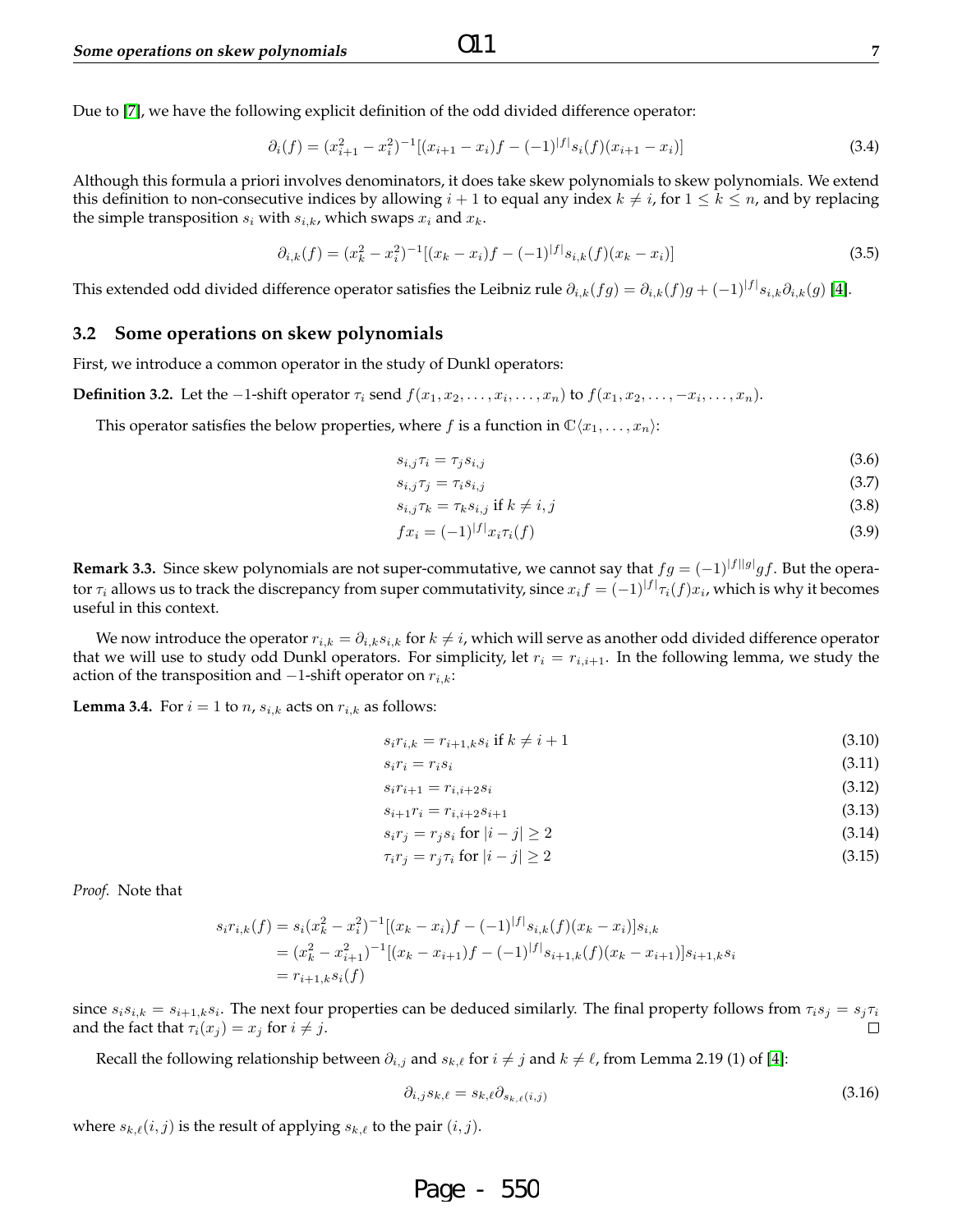**Remark 3.5.** The result from Lemma 2.19 in [4] includes a sign, but this is because their  $s_{i,j}$  is the *odd* transposition,  $(-1)^{|f|} s_{i,j}^{\text{even}}$ . Since the odd divided difference operator reduces the degree by 1, we obtain the correct expression above in terms of the even transposition  $s_{k,\ell}$ .

We now show that the properties of the  $r_{i,k}$  are similar to those of the odd divided difference operator  $\partial_{i,k}$ :

**Lemma 3.6.** For  $i = 1$  to  $n$ , we have

$$
r_i^2 = 0\tag{3.17}
$$

$$
r_i r_j + r_j r_i = 0
$$
\n(3.18)  
\n
$$
r_i r_{i+1} r_i = r_{i+1} r_i r_{i+1}
$$
\n(3.19)

$$
r_{i,k}(fg) = r_{i,k}(f)s_{i,k}(g) + (-1)^{|f|}fr_{i,k}(g)
$$
\n(3.20)

$$
r_i x_{i+1} + x_{i+1} r_i = s_i \tag{3.21}
$$

$$
r_i x_i + x_i r_i = s_i \tag{3.22}
$$

$$
r_j x_i + x_j r_i = 0 \tag{3.23}
$$

*Proof.* Since  $s_i r_i = r_i s_i$  and  $r_i = \partial_i s_i$ , it follows that  $s_i \partial_i = \partial_i s_i$ . Then, since  $\partial_i^2 = 0$ ,

$$
r_i^2 = \partial_i s_i \partial_i s_i = \partial_i \partial_i s_i s_i = 0
$$

We also have from 3.14 that  $s_ir_j=r_js_i$  for  $|i-j|\geq 2$ , so  $s_i\partial_j=\partial_js_i$ . Thus,  $r_i$  and  $r_j$  anti-commute since

$$
r_ir_j=\partial_i s_i\partial_j s_j=\partial_i \partial_j s_i s_j=-\partial_j \partial_i s_i s_j=-\partial_j s_j\partial_i s_i=r_jr_i
$$

because  $\partial_i\partial_j + \partial_j\partial_i = 0$ . The operators  $r_i$  also braid, which we show by inductively reducing to  $i = 1$ , and then using 3.16 and  $s_i\partial_i = \partial_i s_i$  repeatedly:

$$
r_1r_2r_1 = s_1\partial_{12}\partial_2 s_1\partial_1 = s_1s_2\partial_{1,3}s_1\partial_{1,3}\partial_1 = s_1s_2s_1\partial_{2,3}\partial_{1,3}\partial_{1,2}
$$
  

$$
r_2r_1r_2 = s_2\partial_2 s_1\partial_1 s_2\partial_2 = s_2s_1\partial_{1,3}s_2\partial_{1,3}\partial_2 = s_2s_1s_2\partial_{1,2}\partial_{1,3}\partial_{2,3}
$$

Therefore,  $r_1r_2r_1 = r_2r_1r_2$  since the  $s_i$  braid, and since  $\partial_{2,3}\partial_{1,3}\partial_{1,2} = \partial_{1,2}\partial_{1,3}\partial_{2,3}$  by symmetry. Next we find a Leibniz rule for  $r_{i,k}$  using the Leibniz rule for  $\partial_{i,k}$ .

$$
\partial_{i,k} s_{i,k}(f,g) = \partial_{i,k} s_{i,k}(f) s_{i,k}(g) + (-1)^{|f|} f \partial_{i,k} s_{i,k}(g) = r_{i,k}(f) s_{i,k}(g) + (-1)^{|f|} f r_{i,k}(g)
$$

Note that  $r_i(x_i) = r_i(x_{i+1}) = 1$  and  $r_i(x_j) = 0$  for  $j \neq i, i + 1$ . Equations 3.21 through 3.23 then follow from the Leibniz rule 3.20.  $\Box$ 

We also desire an explicit definition of the  $r_{i,k}$  analogous to that of the odd divided difference operator of [4]. To find such an expression, we utilize a preparatory lemma:

**Lemma 3.7.** For 
$$
i = 1
$$
 to  $n$ ,  $s_{i,k}x_i\tau_i(f) - s_{i,k}x_k\tau_k(f) = (-1)^{|f|} s_{i,k}(f)(x_i - x_k)$  for  $f \in \mathbb{C}\langle x_1, \ldots, x_n \rangle$ .

*Proof.* It suffices to prove the result for a monomial  $x^{\lambda} = x_1^{\lambda_1} \dots x_i^{\lambda_i} \dots x_n^{\lambda_n} \dots x_n^{\lambda_n}$ , where  $i < k$ . We will proceed by direct computation:

$$
s_{i,k}x_{i}\tau_{i}(x^{\lambda}) = (-1)^{\lambda_{i}}x_{k}s_{i,k}(x_{1}^{\lambda_{1}}\ldots x_{i}^{\lambda_{i}}\ldots x_{n}^{\lambda_{n}}) = (-1)^{\lambda_{1}+\ldots+\lambda_{i}}x_{1}^{\lambda_{1}}\ldots x_{k}^{\lambda_{i}+1}\ldots x_{i}^{\lambda_{k}}\ldots x_{n}^{\lambda_{n}}
$$
  
\n
$$
s_{i,k}x_{k}\tau_{k}(x^{\lambda}) = (-1)^{\lambda_{k}}x_{i}s_{i,k}(x_{1}^{\lambda_{1}}\ldots x_{i}^{\lambda_{i}}\ldots x_{k}^{\lambda_{k}}\ldots x_{n}^{\lambda_{n}}) = (-1)^{\lambda_{1}+\ldots+\lambda_{k-1}}x_{1}^{\lambda_{1}}\ldots x_{k}^{\lambda_{i}}\ldots x_{i}^{\lambda_{k}+1}\ldots x_{n}^{\lambda_{n}}
$$
  
\n
$$
s_{i,k}(x_{1}^{\lambda_{1}}\ldots x_{i}^{\lambda_{i}}\ldots x_{k}^{\lambda_{k}}\ldots x_{n}^{\lambda_{n}})x_{i} = (-1)^{\lambda_{k+1}+\ldots+\lambda_{n}}x_{1}^{\lambda_{1}}\ldots x_{k}^{\lambda_{i}}\ldots x_{i}^{\lambda_{k}+1}\ldots x_{n}^{\lambda_{n}}
$$
  
\n
$$
s_{i,k}(x_{1}^{\lambda_{1}}\ldots x_{i}^{\lambda_{i}}\ldots x_{k}^{\lambda_{k}}\ldots x_{n}^{\lambda_{n}})x_{k} = (-1)^{\lambda_{i+1}+\ldots+\lambda_{n}}x_{1}^{\lambda_{1}}\ldots x_{k}^{\lambda_{i+1}}\ldots x_{i}^{\lambda_{k}}\ldots x_{n}^{\lambda_{n}}
$$

Since  $|f| = \lambda_1 + \ldots + \lambda_n$ , the desired result follows.

We can now express  $r_{i,k}$  explicitly as

**Lemma 3.8.** 
$$
r_{i,k} = (x_i^2 - x_k^2)^{-1} [(x_i - x_k)s_{i,k} - x_i \tau_i + x_k \tau_k]
$$

Page - 551

 $\Box$ 

 $O<sub>1</sub>1$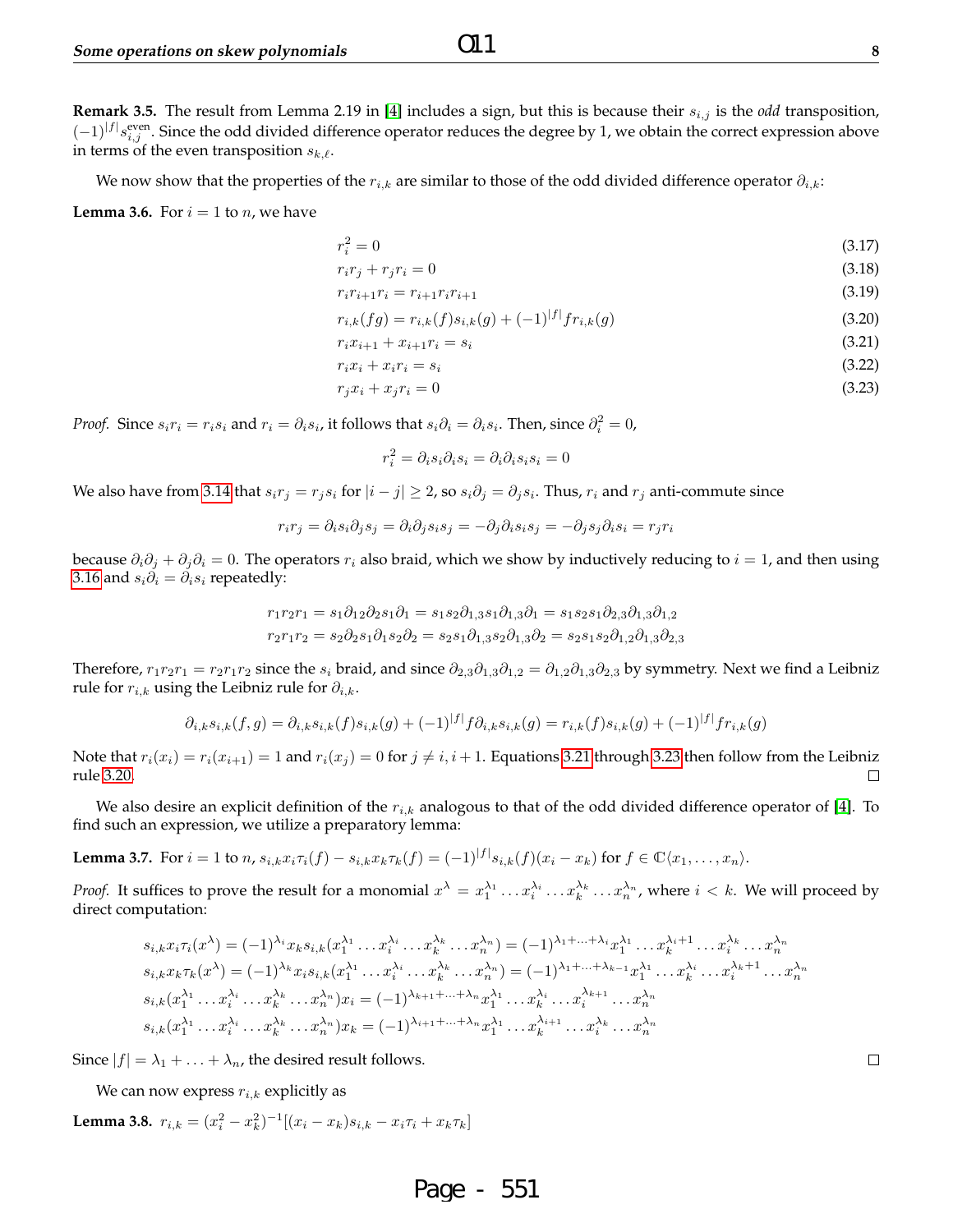We will now connect the above results to the odd Dunkl operator introduced by Khongsap and Wang in [9].

**Definition 3.9.** Define an operator  $\delta_i$  by  $\delta_i = (2x_i)^{-1}(1 - \tau_i)$ 

The above super-derivative can also be defined inductively, by imposing that  $\delta_i(x_i) = 1$  if  $i = j$  and 0 otherwise. We then extend the action to monomials as follows:

$$
\delta_i(x_{a_1}x_{a_2}\dots x_{a_\ell}) = \sum_{k=1}^{\ell} (-1)^{k-1} x_{a_1}\dots \delta_i(x_{a_k}) x_{a_{k+1}}\dots x_{a_\ell}
$$
\n(3.24)

The operator  $\delta_i$  is a priori from Laurent skew polynomials to Laurent skew polynomials, but it is easy to check that it preserves the subalgebra of skew polynomials. Khongsap and Wang found an odd analogue of the Dunkl operator:

$$
\eta_i^{\text{odd}} = t\delta_i + u \sum_{k \neq i} (x_i^2 - x_k^2)^{-1} [(x_i - x_k)s_{i,k} - x_i\tau_i + x_k\tau_k] = t\delta_i + u \sum_{k \neq i} r_{i,k}
$$
(3.25)

where  $t, u \in \mathbb{C}$ . Their operator anti-commutes;  $\eta_i \eta_j + \eta_j \eta_i = 0$  for  $i \neq j$ .

By Lemma 3.8, this odd Dunkl operator may be expressed as:

$$
\eta_i^{\text{odd}} = t\delta_i + u \sum_{k \neq i} \partial_{i,k} s_{i,k} \tag{3.26}
$$

By analogy with the commutative case, discussed in section 1, the operator  $r_{i,k}$  plays the same role in the odd theory that the even divided difference operator plays in the even theory.

### **4 Properties of Another Odd Dunkl Operator**

In this section, we will show that a close variant of the odd Dunkl operator introduced by Khongsap and Wang can be used in the construction of three operators that satisfy the defining relations of the Lie algebra  $s1_2$ . First, we will consider a different operator  $p_i$ , which in some ways is more natural than  $\delta_i$ :

**Definition 4.1.** The operator  $p_i$  acts on monomials as follows:

$$
p_i(x_1^{\lambda_1} \dots x_i^{\lambda_i} \dots x_n^{\lambda_n}) = \lambda_i (-1)^{\lambda_1 + \dots + \lambda_{i-1}} x_1^{\lambda_1} \dots x_i^{\lambda_i - 1} \dots x_n^{\lambda_n}
$$
\n(4.1)

Now consider a modified version of  $\eta_i$ :

**Definition 4.2.** Let

$$
D_i = tp_i + u \sum_{k \neq i} r_{i,k} \tag{4.2}
$$

Note that this operator substitutes  $p_i$  for  $\delta_i$  in the odd Dunkl operator of Wang and Khongsap. Similar to the even case, define the Euler,  $r^2$ , and odd Dunkl Laplacian operators as below:

$$
r^2 = (2t)^{-1} \sum_{i=1}^{n} x_i^2
$$
\n(4.3)

$$
E = \sum_{i=1}^{n} x_i p_i + \frac{n}{2} + \frac{u}{t} \sum_{k \neq i} s_{i,k}
$$
 (4.4)

$$
\Delta = -(2t)^{-1} \sum_{i=1}^{n} D_i^2 \tag{4.5}
$$

As usual, let  $[p, q] = pq - qp$  be the commutator. Note that in Heckman's paper,  $t = 1$  [6]. We will consider t to be a fixed constant in C.

# Page - 552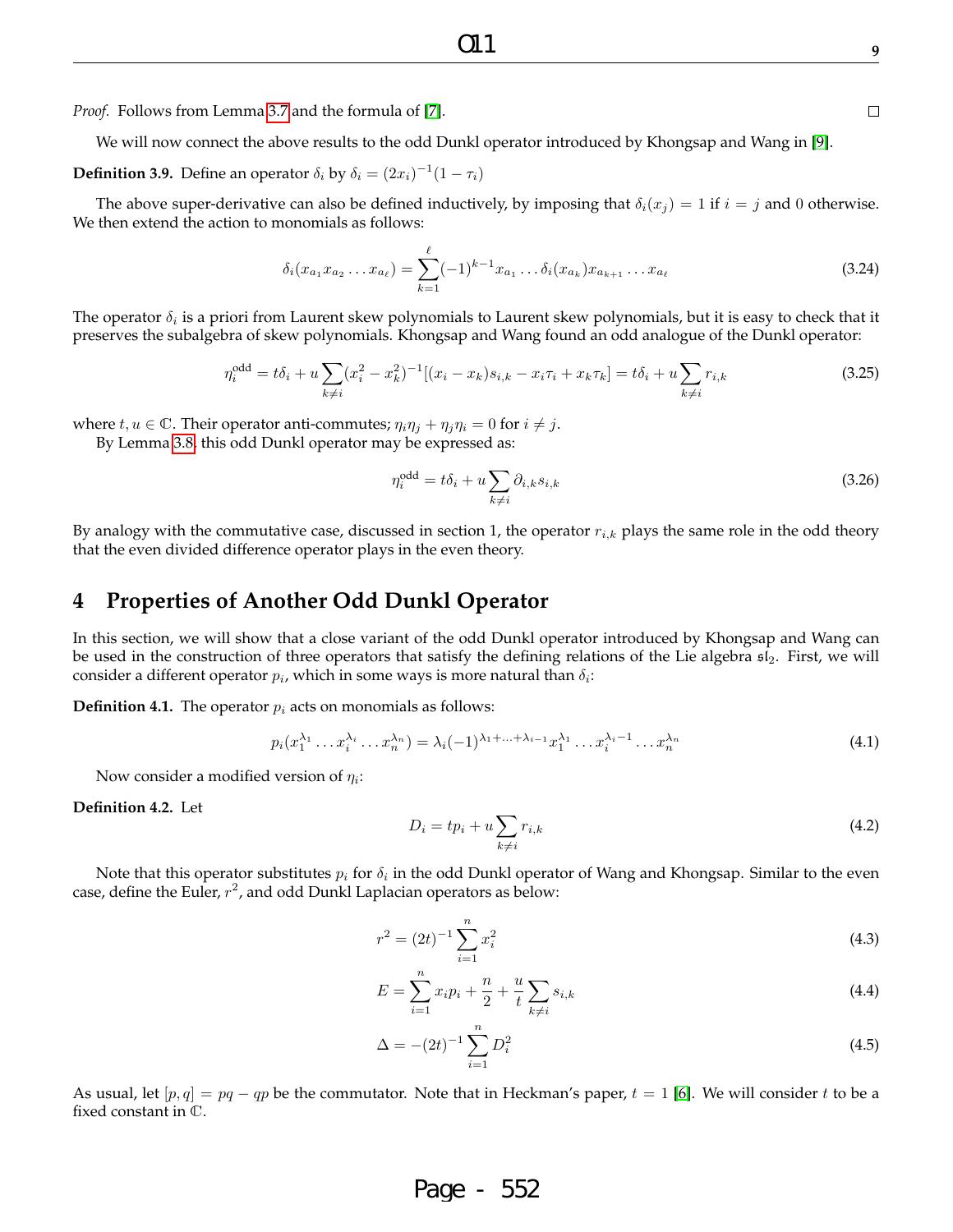**Remark 4.3.** The commutator in the setting of superalgebras is usually defined as  $[a, b] = ab - (-1)^{|a||b|}ba$ , where  $|a|$ and  $|b|$  are the degrees of a and b, respectively. However, since all of the operators we will be considering have even degree, there is no need to distinguish between commutators and super-commutators.

To demonstrate the relationship between these operators and  $sI_2$  we will require a series of lemmas regarding the action of portions of the Euler operator E. We first investigate the action of the second term of the Euler operator:

**Lemma 4.4.** The operator  $\sum_{i}^{n} x_i p_i$  acts by multiplication by  $|f|$  on the space of homogenous functions f.  $i=1$ 

*Proof.* It suffices to show the result for a monomial  $x^{\lambda} = x_1^{\lambda_1} \dots x_i^{\lambda_i} \dots x_n^{\lambda_n}$ . Note that

$$
x_i p_i(x^{\lambda}) = \lambda_i x_i (-1)^{\lambda_1 + \ldots + \lambda_{i-1}} x_1^{\lambda_1} \ldots x_i^{\lambda_i - 1} \ldots x_n^{\lambda_n} = \lambda_i x^{\lambda}
$$

By summing over all indices  $i$ , we obtain that

$$
\sum_{i=1}^{n} x_i p_i(x^{\lambda}) = (\lambda_1 + \lambda_2 + \ldots + \lambda_n) x^{\lambda}
$$

which implies the desired result.

The above lemma holds true in the even case as well, where  $p_i$  is replaced by the partial derivative with respect to  $x_i$ . We now prove some properties about the action of the third term of the Euler operator on  $r^2$  and  $\Delta$ :

**Lemma 4.5.** 
$$
\left[\sum_{k\neq i} s_{i,k}, \Delta\right] = 0
$$

*Proof.* We will first show that

$$
s_{j,k}p_i = \begin{cases} p_i s_{j,k} & \text{if } i \neq j \neq k \\ p_j s_{j,k} & \text{if } i = k \\ p_k s_{j,k} & \text{if } i = j \end{cases}
$$
 (4.6)

Indeed, these relations can be verified by checking if they are true for  $x_i^ax_j^bx_k^c$ ,  $a,b,c \in \mathbb{Z}_+$ , and then extending by linearity. We prove that  $s_{j,k}p_i = p_js_{j,k}$  if  $i = k$ , and the other two cases are similar. Without loss of generality, let  $j < k$ .

$$
s_{j,k}p_k(x_j^ax_k^b) = b(-1)^a s_{j,k}(x_j^ax_k^{b-1}) = b(-1)^a x_k^ax_j^{b-1} = b(-1)^{ab} x_j^{b-1} x_k^a
$$
  

$$
p_j s_{j,k}(x_j^ax_k^b) = (-1)^{ab} p_j(x_j^bx_k^a) = b(-1)^{ab} x_j^{b-1} x_k^a
$$

As a result of (4.6), we therefore have the action of the transposition on  $p_i$ . We will next need its action on  $r_{\ell,m}$ . By the work in the previous section, we find that

$$
s_{j,k}r_{\ell,m}=r_{s_{j,k}(\ell,m)}s_{i,j} \tag{4.7}
$$

where  $s_{j,k}(\ell,m)$  is the result of applying the transposition  $s_{j,k}$  to the pair  $(\ell,m)$ . Combining 4.6 and 4.7, we find that

$$
s_{j,k}D_i = D_{s_{j,k}(i)}s_{j,k}
$$
\n(4.8)

where  $s_{j,k}(i)$  is the result of applying the transposition  $s_{j,k}$  to *i*. By an easy induction, we now have that

$$
s_{j,k}\Delta = \Delta s_{j,k}
$$

Using the above equation multiple times proves the desired result.

We have a similar result for the action of the third term of the Euler operator and  $r^2\mathpunct{:}$ 

**Lemma 4.6.**  $\lceil$  $\sum$  $k\neq i$  $s_{i,k}, r^2$ 1  $\Big| = 0$ 

### Page - 553

 $\Box$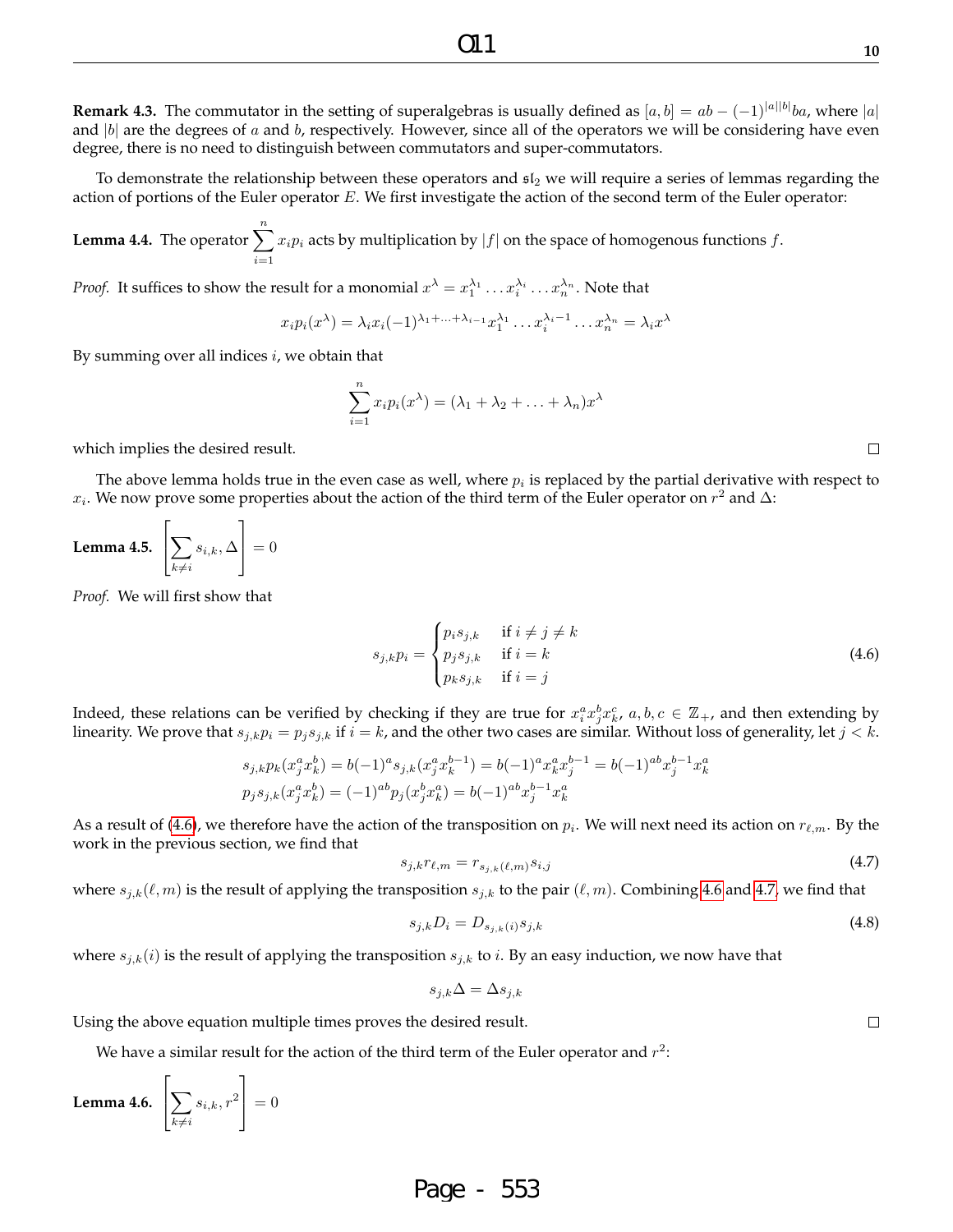*Proof.* Follows from the observation that

$$
s_{j,k}x_i = \begin{cases} x_i s_{j,k} & \text{if } i \neq j \neq k \\ x_j s_{j,k} & \text{if } i = k \\ x_k s_{j,k} & \text{if } i = j \end{cases}
$$

so that  $s_{j,k}r^2 = r^2 s_{j,k}$ 

We are now ready to obtain two commutativity relations between the Euler,  $r^2$ , and odd Dunkl Laplacian operators: **Theorem 4.7.** The odd Euler operator and  $r^2$  satisfy the following commutation relations:

$$
[E, r^2] = 2r^2 \tag{4.9}
$$

$$
[E, \Delta] = -2\Delta \tag{4.10}
$$

*Proof.* Since  $r^2$  has degree 2 and  $\Delta$  has degree  $-2$ , the theorem follows from lemmas 4.4, 4.5, and 4.6.  $\Box$ 

We also need to investigate what the third commutativity relation  $[r^2,\Delta]$  turns out to be. We will prove one lemma before doing so.

**Lemma 4.8.** For  $i = 1$  to n, the equation  $x_i D_i + D_i x_i = 2tx_i p_i + t + u \sum$  $k\neq i$  $s_{i,k}$  holds.

*Proof.* Recall that

$$
D_i = tp_i + u \sum_{k \neq i} (x_i^2 - x_k^2)^{-1} [(x_i - x_k)s_{i,k} - x_i \tau_i + x_k \tau_k]
$$

Therefore, since  $p_i x_i = x_i p_i + 1$ ,

$$
D_i x_i = t x_i p_i + t + u \sum_{k \neq i} (x_i^2 - x_k^2)^{-1} (x_i x_k - x_k^2) s_{i,k} + \sum_{k \neq i} (x_i^2 - x_k^2) [x_i^2 \tau_i - x_i x_k \tau_k]
$$
  

$$
x_i D_i = t x_i p_i + u \sum_{k \neq i} (x_i^2 - x_k^2)^{-1} (x_i^2 - x_i x_k) s_{i,k} + \sum_{k \neq i} (x_i^2 - x_k^2)^{-1} [-x_i^2 \tau_i + x_i x_k \tau_k]
$$

Adding, we obtain the desired result.

We now have the tools to find the third relation between  $r^2$ , E, and  $\Delta$ :

### **Theorem 4.9.**  $[r^2, \Delta] = E$

*Proof.* We will first find  $[r^2, D_i]$ . The derivative  $p_i$ , much like the partial derivative in the even case, satisfies the properties:

$$
p_i x_j = -x_j p_i \text{ for } i \neq j \tag{4.11}
$$

$$
p_i x_i = x_i p_i + 1 \tag{4.12}
$$

Now, suppose that  $i \neq j$ . Then,

$$
D_i x_j^2 = t p_i x_j^2 + u x_j^2 \sum_{k \neq i \neq j} r_{i,k} + x_k^2 (x_i^2 - x_k^2)^{-1} [-x_i \tau_i + x_k \tau_k] + x_i^2 (x_i^2 - x_k^2)^{-1} [(x_i - x_k)s_{i,k}]
$$
  
=  $tx_j^2 p_i + u x_j^2 \sum_{k \neq i} r_{i,k} + (x_i - x_j)s_{i,j}$ 

Now, we will find  $D_i x_i^2$ :

$$
D_i x_i^2 = tp_i x_i^2 + \sum_{k \neq i} x_k^2 (x_i^2 - x_k^2)^{-1} (x_i - x_k) s_{i,k} + x_i^2 \sum_{k \neq i} (x_i^2 - x_k^2)^{-1} [-x_i \tau_i + x_k \tau_k]
$$
  

$$
tx_i^2 p_i + 2tx_i + x_i^2 \sum_{k \neq i} r_{i,k} - \sum_{k \neq i} (x_i - x_k) s_{i,k}
$$

## Page - 554

 $\Box$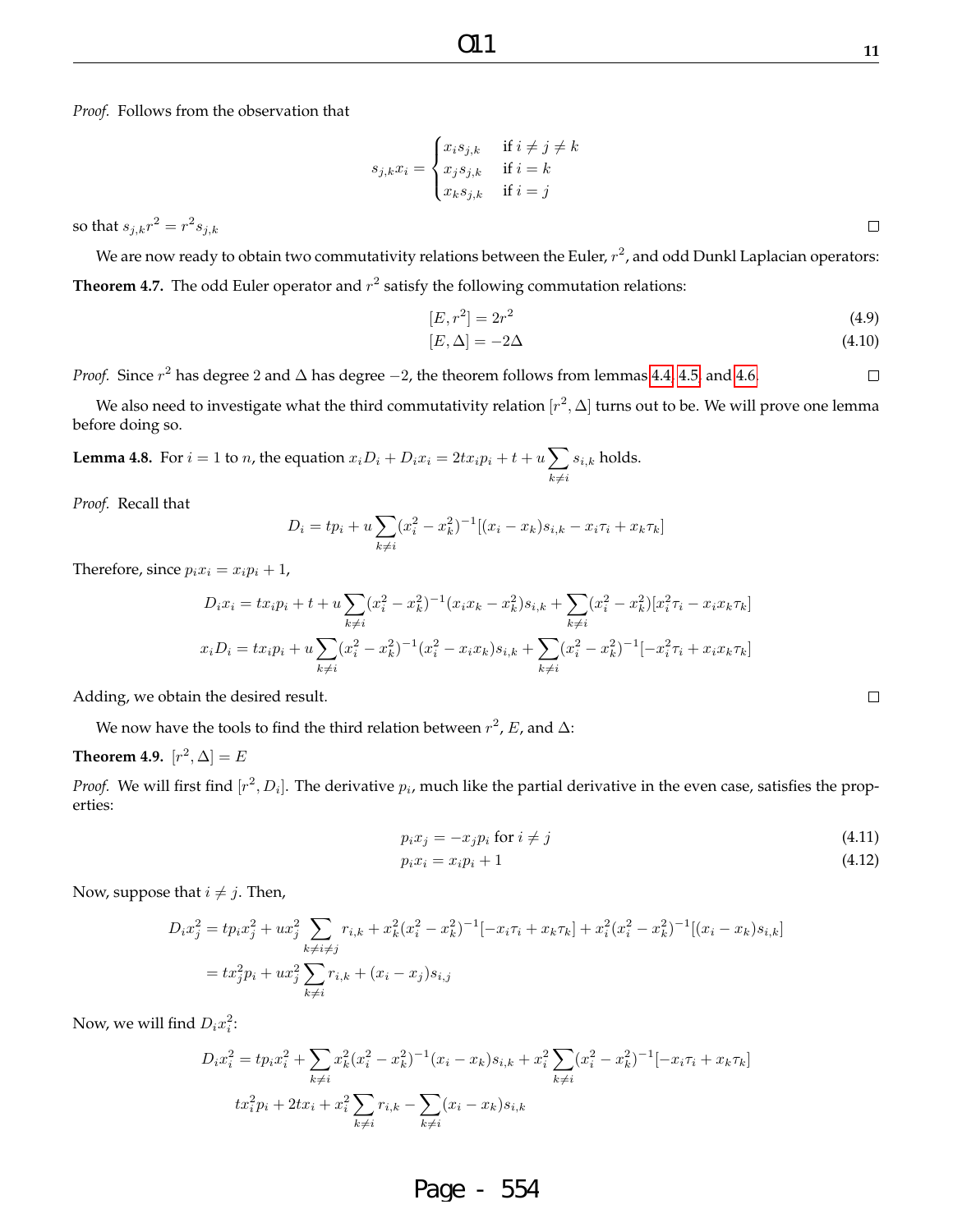Therefore,  $\left[\sum_{n=1}^n\right]$  $i=1$  $x_i^2, D_i$ 1  $=-2tx_i$ . This implies that

$$
r^2 D_i - D_i r^2 = -x_i \tag{4.13}
$$

Now,

$$
[r^2, \Delta] = -(2t)^{-1} \sum_{i=1}^n [r^2, D_j^2] = -(2t)^{-1} \sum_{i=1}^n (r^2 D_j^2 - D_j^2 r^2)
$$
  
= -(2t)^{-1} \sum\_{i=1}^n [(D\_j r^2 D\_j - x\_j D\_j) - (D\_j r^2 D\_j + D\_j x\_j)]  
= (2t)^{-1} \sum\_{i=1}^n (x\_i D\_i + D\_i x\_i)

where we have used 4.13. Now, by Lemma 4.8,

$$
[r^2, \Delta] = \sum_{i=1}^n x_i p_i + \frac{n}{2} + \frac{u}{t} \sum_{k \neq i} s_{i,k} = E
$$

as desired.

To summarize, we have found operators  $E$ , $r^2$ , and  $\Delta$ , similar to their even counterparts, which satisfy the defining relations of the Lie algebra  $\mathfrak{sl}_2$ :

$$
[E, r2] = 2r2
$$

$$
[E, \Delta] = -2\Delta
$$

$$
[r2, \Delta] = E
$$

**Remark 4.10.** If one uses the odd Dunkl operator  $\eta_i$  as found in [9] instead of the  $D_i$  introduced here, the  $r^2$ , E, and  $\Delta$ operators then seem to generate an abelian Lie algebra rather than  $\mathfrak{sl}_2$ .

**Remark 4.11.** Although our results hold true for all t and u in  $\mathbb C$ , one typically sets  $t=1$  and  $u=\alpha^{-1}$ , since without loss of generality one of  $t$  and  $u$  may equal 1.

### **5 Relations in the** q**-Analogue of Symmetric Polynomials**

#### **5.1 Introduction to the** q**-Analogue of Noncommutative Symmetic Functions**

Let  $N\Lambda^q$  be a free, associative, Z-graded  $\mathbb C$ -algebra with generators  $h_m$  for  $m\geq 0$ . We define  $h_0=1$  and  $h_m=0$  for  $m < 0$ , and let  $q \in \mathbb{C}$ . The homogenous part of  $N\Lambda^q$  of degree  $\ell$  has a basis  $\{h_\alpha\}_{\alpha \models k}$ , where

$$
h_{\alpha} = h_{\alpha_1} \cdots h_{\alpha_z}
$$
 for a composition  $\alpha = (\alpha_1, \ldots, \alpha_z)$  of  $\ell$ .

Define a multiplication for homogenous  $x$  and  $y$  on  $N\Lambda^{q\otimes 2}$  as follows, where deg(x) denotes the degree of  $x$ :

$$
(w \otimes x)(y \otimes z) = q^{\deg(x)\deg(y)}(wy \otimes xz)
$$

We can make  $N\Lambda^q$  into a q-bialgebra by letting the comultiplication on generators be:

$$
\Delta(h_n) = \sum_{k=0}^n h_k \otimes h_{n-k}
$$

and by letting the counit be  $\epsilon(x) = 0$  if x is homogenous and deg(x) > 0.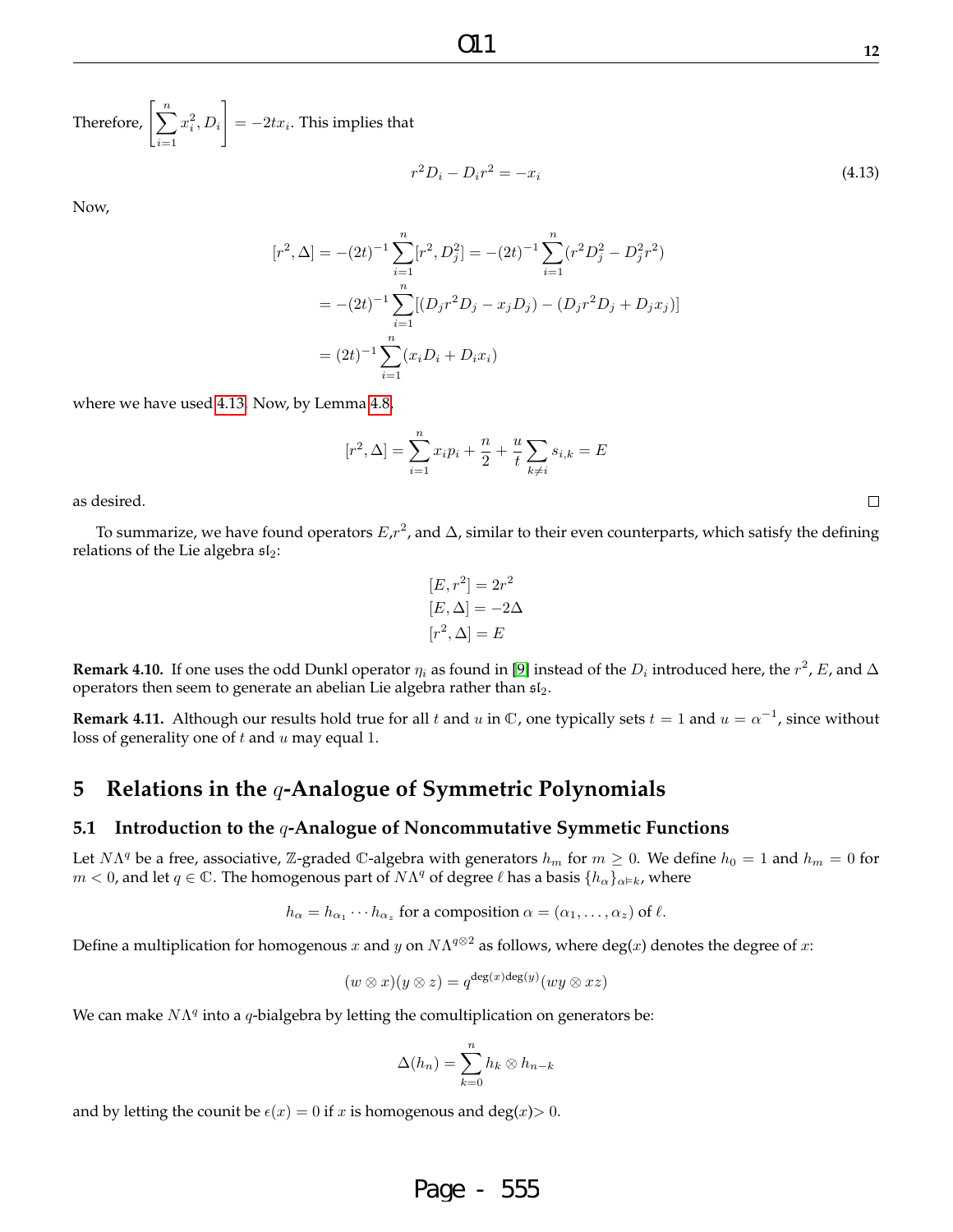We can impose, through the braiding structure, that:

$$
\Delta(h_a h_b) = \sum_{j=0}^{a} \sum_{k=0}^{b} (h_j \otimes h_{a-j})(h_k \otimes h_{b-k}) = \sum_{j=0}^{a} \sum_{k=0}^{b} q^{k(a-j)}(h_j h_k \otimes h_{a-j} h_{b-k})
$$

For any partitions  $\lambda$  and  $\mu$  of n, consider the set of double cosets of subroups  $S_\lambda$  and  $S_\mu$  of  $S_n$ :  $S_\lambda \backslash S_n/S_n$ . For every C in this set, let  $w_C$  be the minimal length representative of C and let  $\ell(w_C)$  be the length of this minimal length representative. We will now attribute a bilinear form to  $N\Lambda^{q}$ :

$$
(h_{\lambda}, h_{\mu}) = \sum_{C \in S_{\lambda} \setminus S_n / S_{\mu}} q^{\ell(w_C)},
$$

The bilinear form admits a diagrammatic description. Let  $h_n$  be an orange platform with n non-intersecting strands coming out of it. When computing  $(h_{\lambda}, h_{\mu})$ , with  $\ell(\lambda) = z$  and  $\ell(\mu) = y$ , draw z orange platforms at the top of the diagram, representing  $\lambda_1, \lambda_2, \dots, \lambda_z$ . Draw y orange platforms at the bottom of the diagram, representative of  $\mu_1, \mu_2, \dots$ ,  $\mu_y$ . We require that  $|\lambda| = |\mu|$ , so that the top platforms and bottom platforms have the same number of strands.

Consider the example  $(h_{121}, h_{22})$ . In the following diagram, snippets of the strands from each platform are shown.

Every strand must start at one platform at the top and end on another platform at the bottom. No strands that have originated from one platform may intersect. The strands themselves have no critical points with respect to the height function, no two strands ever intersect more than once, and there are no triple-intersections where three strands are concurrent. Diagrams are considered up to isotopy. Without any restrictions, there would be  $n!$  such diagrams if  $|\lambda| = n$ , since there would be no limitations on the ordering of the strands. However, due to the above rules, there are only 4 possible diagrams in the computation of  $(h_{121}, h_{22})$ , shown below.



Define

In the above example,  $(h_{121}, h_{22}) = 1 + 2q^2 + q^3$ .

We can extend the bilinear form to  $N\Lambda^{q\otimes 2}$  by stating tht any diagram in which strands from distinct tensor factors intersect contributes 0 to the bilinear form:

$$
(w \otimes x, y \otimes z) = (w, y)(x, z).
$$

Let I be the radical of the bilinear form in  $N\Lambda^q$ . In [3], the authors proved the following statements for any q.

1. Adjointness of multiplication and comultiplication for all  $x, y_1, y_2$  in  $N\Lambda<sup>q</sup>$ :

$$
(y_1 \otimes y_2, \Delta(x)) = (y_1 y_2, x) \tag{5.2}
$$

2. I is a q-bialgebra ideal in  $N\Lambda^q$ :

$$
IN\Lambda^q = N\Lambda^q I = I \tag{5.3}
$$

 $\Delta(I) \subset I \otimes N\Lambda^{q} + N\Lambda$  $q \otimes I$  (5.4)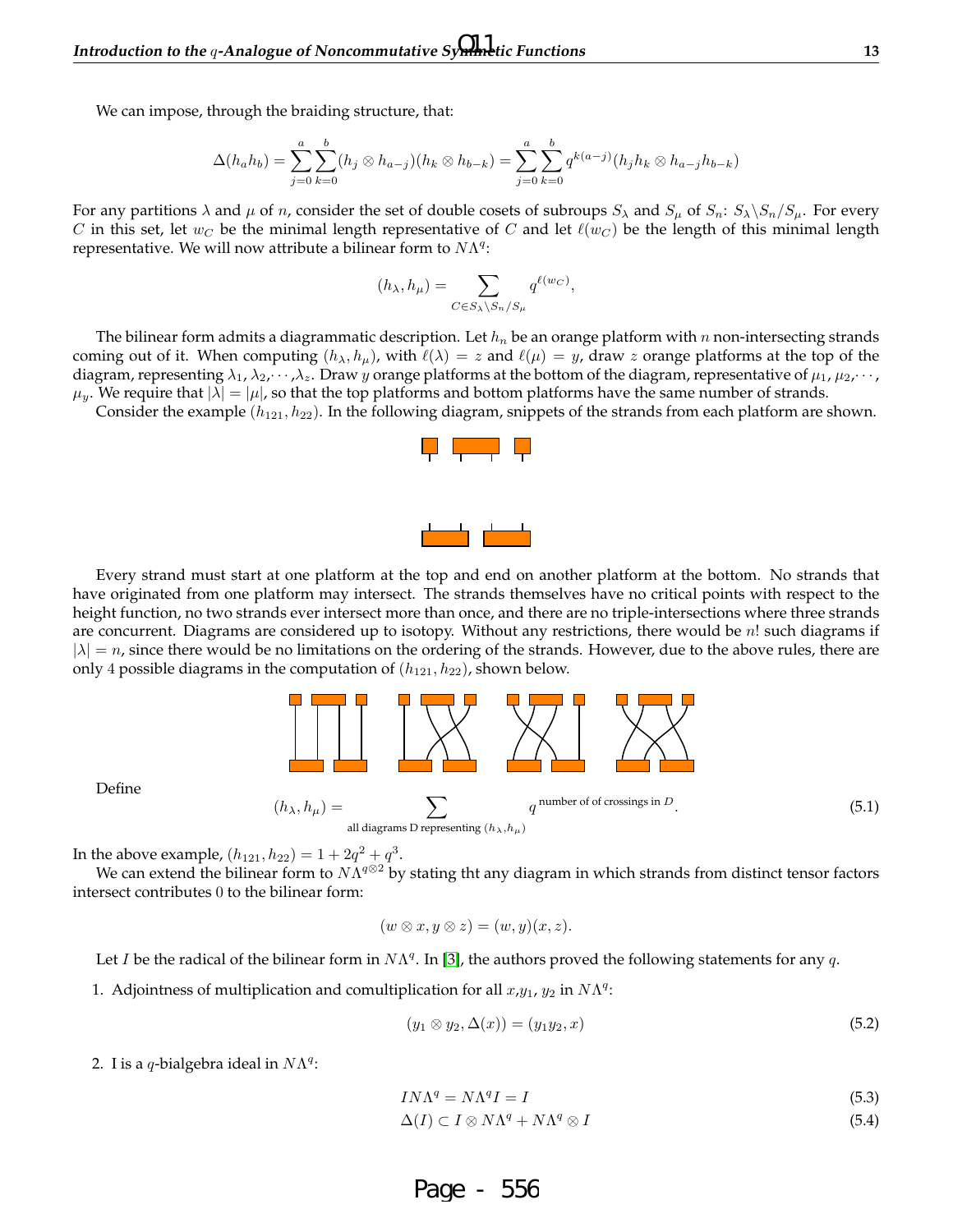#### **5.2 The Elementary Symmetric Functions**

Define elements  $e_k \in N\Lambda^q$  by  $e_k = 0$  for  $k < 0$ ,  $e_0 = 1$ , and

$$
\sum_{i=0}^{k} (-1)^{i} q^{\binom{i}{2}} e_i h_{k-i} = 0 \text{ for } k \ge 1.
$$
 (5.5)

Or, equivalently,

$$
e_n = q^{-\binom{n}{2}} \sum_{\alpha \vDash n} (-1)^{\ell(\alpha)-n} h_{\alpha}.
$$
\n
$$
(5.6)
$$

**Lemma 5.1.**

1. The coproduct of an elementary function is given by  $\Delta(e_n) = \sum_{n=1}^n e_n$  $k=0$  $e_k \otimes e_{n-k}.$ 

2. If 
$$
\lambda \models n
$$
, then  $(h_{\lambda}, e_n) = \begin{cases} 1 & \text{if } \lambda = (1, ..., 1) \\ 0 & \text{otherwise.} \end{cases}$ 

*Proof.* We begin by demonstrating (2), from which (1) will follow. To show (2), it suffices to show that

$$
(h_m x, e_n) = \begin{cases} (x, e_{n-1}) & \text{if } m = 1\\ 0 & \text{otherwise} \end{cases}
$$

We will utilize a strong induction on n in order to find  $(h_mx, e_kh_{n-k})$ . The base cases  $n = 0, 1$  are easy to show. There are two cases to consider by the inductive hypothesis applied to  $k < n$ . Either there is a strand connecting  $h_m$  and  $e_k$ , or there is not. Just as we used an orange platform to denote  $h_n$ , we will use a blue platform to denote  $e_k$ . The rules of the diagrammatic notation are the same for the blue platforms as they are for the orange platforms.



If there is not a strand connecting  $h_m$  and  $e_k$ , the configuration contributes  $q^{km}(x,e_kh_{n-k-m})$  .

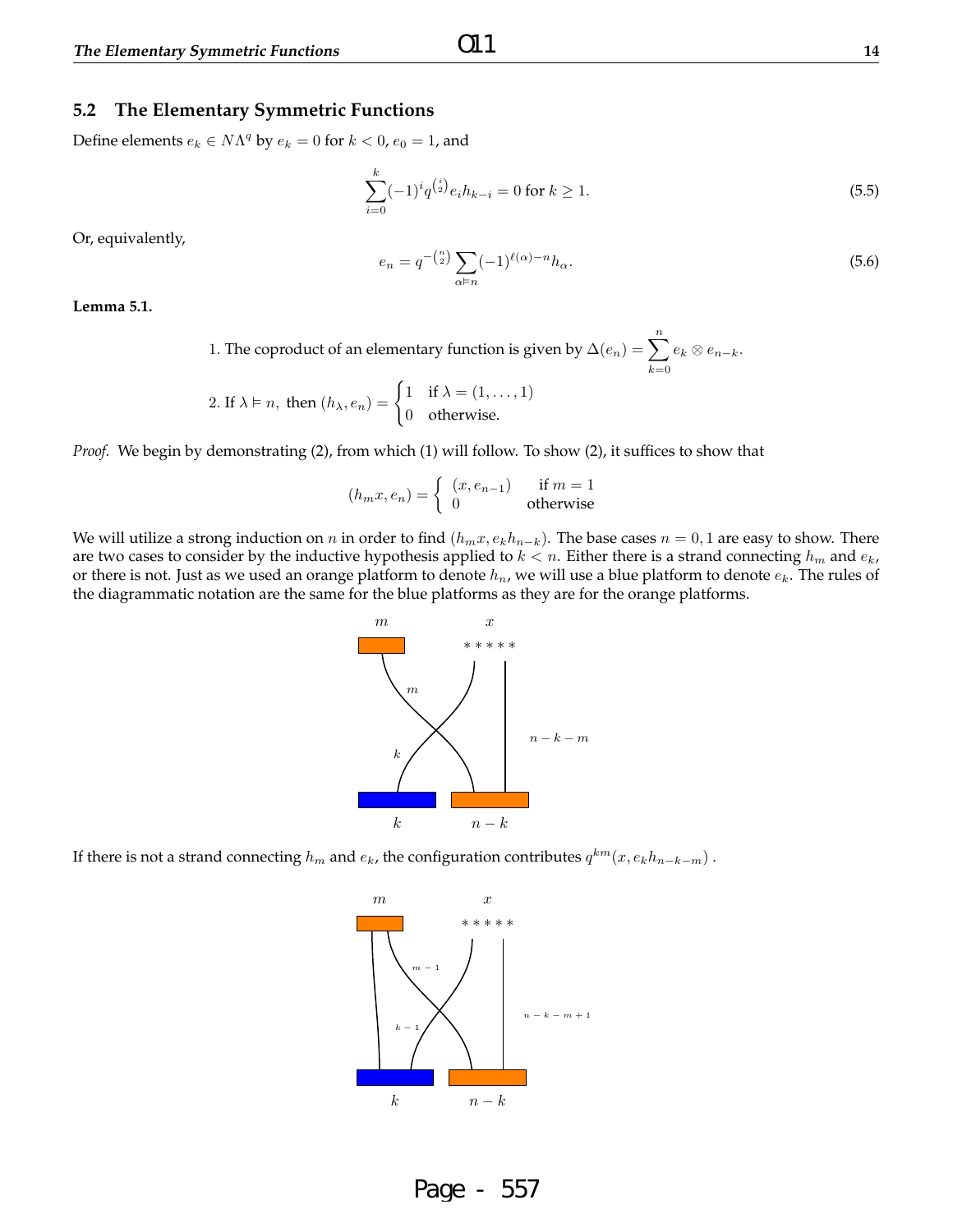If a stand connects  $h_m$  and  $e_k$ , this configuration contributes  $q^{(k-1)(m-1)}(x,e_{k-1}h_{n-k-m+1}).$  We have thus shown that  $(h_mx, e_kh_{n-k}) = q^{km}(x, e_kh_{n-k-m}) + q^{(k-1)(m-1)}(x, e_{k-1}h_{n-k-m+1})$ . Now we are equipped to consider  $(h_mx, e_k)$ .

$$
(-1)^{n+1} q^{\binom{n}{2}}(h_m x, e_n) = \sum_{k=0}^{n-1} (-1)^k q^{\binom{k}{2}}(h_m x, e_k h_{n-k})
$$
  
\n
$$
= \sum_{k=0}^{n-1} (-1)^k q^{\binom{k}{2}+km} (x, e_k h_{n-k-m}) + \sum_{k=0}^{n-1} (-1)^k q^{\binom{k}{2}+(m-1)(k-1)} (x, e_{k-1} h_{n-k-m+1})
$$
  
\n
$$
= \sum_{k=0}^{n-1} (-1)^k q^{\binom{k}{2}+km} (x, e_k h_{n-k-m}) + \sum_{k=0}^{n-2} (-1)^{k+1} q^{\binom{k+1}{2}+(m-1)(k)} (x, e_k h_{n-k-m})
$$
  
\n
$$
= (-1)^{n-1} q^{\binom{n-1}{2}+nm} (x, e_{n-1} h_{1-m})
$$

Corresponding terms from the two sums cancel in pairs, since  $q^{\binom{k}{2}+km} = q^{\binom{k+1}{2}+k(m-1)}$ , leaving only the  $k = n - 1$ term in the first sum. The second statement of the lemma thus follows.

We will now use (2) to prove (1). This follows from the adjointness previously mentioned.

$$
(\Delta(e_k), h_\lambda \otimes h_\mu) = (e_k, h_\lambda h_\mu) = \begin{cases} 1 & \lambda = (1^\ell), \mu = (1^p), \ell + p = k, \\ 0 & \text{otherwise.} \end{cases}
$$

We now calculate the sign incurred when strands connect two blue  $(e_k)$  platforms.

$$
(-1)^{n+1} q^{\binom{n}{2}}(e_n, e_n) = \sum_{k=0}^{n-1} (-1)^k q^{\binom{k}{2}}(e_n, e_k h_{n-k})
$$
  

$$
= (-1)^{n-1} q^{\binom{n-1}{2}}(e_n, e_{n-1} h_1)
$$
  

$$
= (-1)^{n-1} q^{\binom{n-1}{2}} (\Delta(e_n), e_{n-1} \otimes h_1)
$$
  

$$
= (-1)^{n-1} q^{\binom{n-1}{2}} \sum_{k=0}^n (e_k \otimes e_{n-k}, e_{n-1} \otimes h_1)
$$
  

$$
= (-1)^{n-1} q^{\binom{n-1}{2}}(e_{n-1}, e_{n-1})
$$

One may solve this recursion to find that  $(e_n, e_n) = q^{-\binom{n}{2}}$ . Here, the second equality follows from noting that at most one strand can connect  $h_{n-k}$  and  $e_n$  (so that  $k = n - 1$ ), the third equality follows from adjointness, and the fourth and fifth equalities follow from the diagrammatic considerations of the previous lemma.

To summarize the diagrammatics of the bilinear form thus developed:

- For each crossing, there is a factor of  $q$  in the bilinear form.
- If two blue platforms are connected by n strands, there is a factor of  $q^{-\binom{n}{2}}$
- At most one strand can connect a blue platform to an orange one.

### **6 More on the** q**-Analogue of Noncommutative Symmetric Functions**

Define Sym<sup>q</sup>  $\cong N\Lambda^{q}/R$ , where R is the radical of the bilinear form (...).

**Lemma 6.1.**  $h_1^n$  is in the center of  $N\Lambda^q$  if  $q^n = 1$ .

*Proof.* First, suppose  $q$  is a primitive  $n^{\text{th}}$  root of unity. Construct all ordered  $k+1$ -tuples of nonnegative integers that sum to  $n-k$ . Let  $R_{k+1}^{n-k}$  be the set of all such  $k+1$ -tuples. For any tuple  $(a_1, a_2, \dots, a_{k+1})$ , let  $|(a_1, a_2, \dots, a_{k+1})|$  be the sum of the entries of the tuple.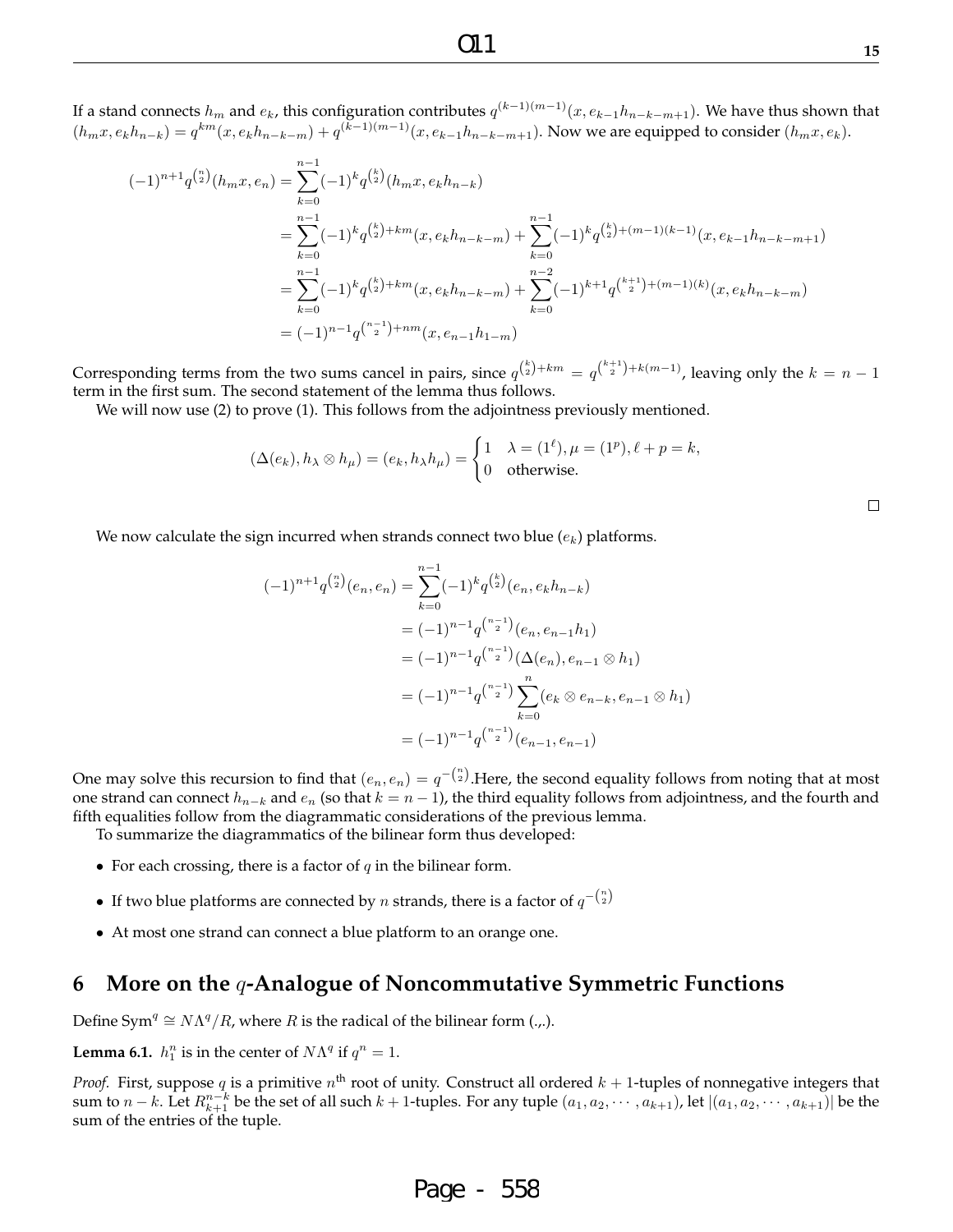For these tuples,  $(a_1, a_2, \dots, a_{k+1})$ , define the map  $f$  as follows:

$$
f(a_1, a_2, \cdots, a_{k+1}) = (ka_1, (k-1)a_2, (k-2)a_3, \cdots, a_k, 0)
$$

 $q^{|f(a_1, a_2, \cdots, a_{k+1})|}$ 

 $P(n, k) = \sum$ 

Define

**Example 6.2.**

$$
P(7,2) = 1 + q + 2q^2 + 2q^3 + 3q^4 + 3q^5 + 3q^6 + 2q^7 + 2q^8 + q^9 + q^{10}
$$

 $R_{k+1}^{n-k}$ 

Consider the above diagram, representative of  $(h_1^n h_m, e_k x)$ . In the diagram,  $n = 7$  and  $m = 3$ . The three strands from  $e_3$  "split" the seven  $h_1$ 's into groups of 1, 2, 1, and 0. This is a 3+1-tuple that sums to  $7-3 = n-k = 4$ . Numbering the  $h_1$ 's from left to right, note that the first  $h_1$  contributes  $q^k$  intersections, the third and fourth  $h_1$ 's contribute  $q^{k-1}$ intersections, and so on. In general, the diagrams in which no strand connects  $h_m$  and  $e_k$  contribute  $P(n,k)(h_1^{n-k}h_m,x)$ to  $(h_1^n h_m, e_k x)$ .

 $\cdots$   $x$   $\cdots$ If a strand connects  $e_k$  to  $h_m$ , then it intersects the other  $n - (k - 1)$  strands connecting some  $h_1$  to x, contributing a factor of  $q^{n-k+1}$ . The other intersections contribute  $P(n, k-1)$ . Putting this case and the previous case together,

$$
(h_1^n h_m, e_k x) = P(n,k)(h_1^{n-k} h_m, x) + q^{n-k+1} P(n, k-1)(h_1^{n-k+1} h_{m-1}, x)
$$
\n
$$
(6.1)
$$

 $m-1$ 



$$
(h_m h_1^n, e_k x) = q^{mk} P(n,k) (h_m h_1^{n-k}, x) + q^{(m-1)(k-1)} P(n,k-1) (h_{m-1} h_1^{n-k+1}, x)
$$
\n
$$
(6.2)
$$

Now, consider the case when  $k = n + 1$ . In this case, there is only one diagram for the bilinear form, and it can be shown that

$$
\left\{\begin{array}{l} (h_1^n h_m, e_{n+1}x) = (h_{m-1}, x) \\ (h_m h_1^n, e_{n+1}x) = q^{n(m-1)}(h_{m-1}, x) \end{array}\right.
$$





Page - 559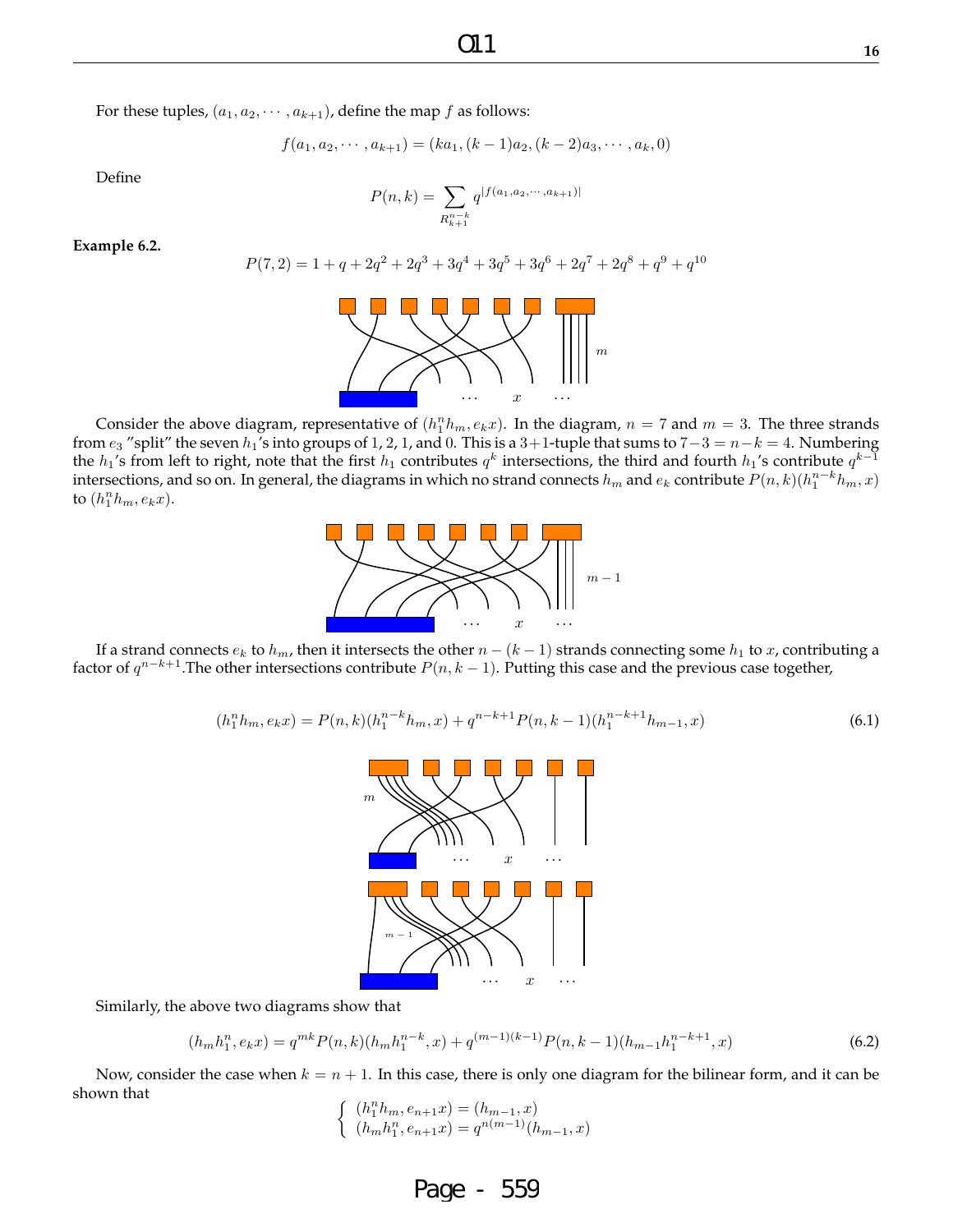which are equal since  $q^n = 1$ . Now, if  $k \leq n$ , we claim that  $P(n, k) = 0$  for all  $n \neq k$ . This follows from the fact that  $q^n = 1$ , that  $q^{n-\ell)} \neq 1$  for  $\ell \in (1, 2, 3, \cdots, n-1)$ , and the fact that

$$
P(n,k) = \binom{n}{k}_q
$$

The above statement follows from a bijection establishing  $P(n, k)$  as the Gaussian binomial coefficient  $\binom{n}{k}$ k  $\setminus$ q . It is

known that the coefficient of  $q^j$  in  $\binom{n}{k}$ k  $\setminus$ q is the number of partitions of  $j$  into  $k$  or fewer parts, with each part less than or equal to k.  $P(n, k)$  yields the same result since f takes every  $k + 1$ -tuple to a  $k + 1$ -tuple with last term 0. Each term

must be less than or equal to  $n - k$  since we have imposed that the sum of all the terms is  $n - k$ .

We substitute  $P(n,\hat{k})=0$  in (6.1) and (6.2) to find that both products  $(h_1^nh_m,e_kx)$  and  $(h_mh_1^n,e_kx)$  are  $0$  unless  $n=k$ or  $n = k - 1$  (already addressed). If  $n = k$ , then

$$
\left\{\begin{array}{l} (h_{1}^{n}h_{m},e_{n}x)=(h_{m},x)+qP(n,n-1)(h_{1}h_{m-1},x)\\ (h_{m}h_{1}^{n},e_{n}x)=q^{nm}(h_{m},x)+q^{(m-1)(n-1)}P(n,n-1)(h_{m-1}h_{1},x)\end{array}\right.
$$

Since  $q^{mn} = 1$  and  $P(n, n - 1) = 0$ , the above two expressions are equal. We therefore have the desired result when q is a primitive root of unity. By using some basic number theory and the recursive property of the Gaussian polynomials:

$$
\binom{n}{k}_q = q^k \binom{n-1}{k}_q + \binom{n-1}{k-1}_q
$$

one may extend the result to any root of unity.

Other relations remain difficult to find. To illustrate the complexity of relations for  $q^2 \neq 1$ , consider the following relation obtained computationally, for  $q^3 = 1$ :

$$
v_1 = h_{11211} + h_{12111} + h_{21111}
$$
  
\n
$$
v_2 = h_{1122} - 2h_{1221} + 3h_{2112} + h_{2211}
$$
  
\n
$$
v_3 = 2h_{1131} - 2h_{114} + 2h_{1311} - 2h_{141} + 3h_{222} + 2h_{1113} - 2h_{411}
$$
  
\n
$$
v_1 + q^2 v_2 + q v_3 = 0
$$

## **7 Development of the q-nilHecke Algebra**

We work in the Z-graded, q-braided setting throughout. Let  $\mathbb C$  be a commutative ring and let  $q\in\mathbb C^{\times}$  be a unit. If V, W are graded  $\mathbb{C}$ -modules and  $v \in V$ ,  $w \in W$  are homogeneous, the braiding is the "q-twist":

$$
\tau_q: V \otimes W \to W \otimes V
$$
  
\n
$$
v \otimes w \mapsto q^{|v||w|} w \otimes v,
$$
\n
$$
(7.1)
$$

where  $|\cdot|$  is the degree function. By q-algebra we mean an algebra object in the category of graded k-modules equipped with this braided monoidal structure; likewise for  $q$ -bialgebras,  $q$ -Hopf algebras, and so forth.

**Definition 7.1.** The  $q$ -algebra  $Pol_n^q$  is defined to be

$$
\text{Pol}_n^q = \mathbb{k}\langle x_1, \dots, x_n \rangle / (x_j x_i - q x_i x_j \text{ if } i < j),\tag{7.2}
$$

where  $|x_i|=1$  for  $i=1,\ldots,n$ .

Note that  $Pol_n^q \cong \otimes_{i=1}^n Pol_1^q$ . There are two interesting subalgebras of  $Pol_n^q$  that can be thought of  $q$ -analogues of the symmetric polynomials. Define the k-th *elementary* q*-symmetric polynomial* to be

$$
e_k(x_1,\ldots,x_n)=\sum_{1\leq i_1<\ldots
$$

Page - 560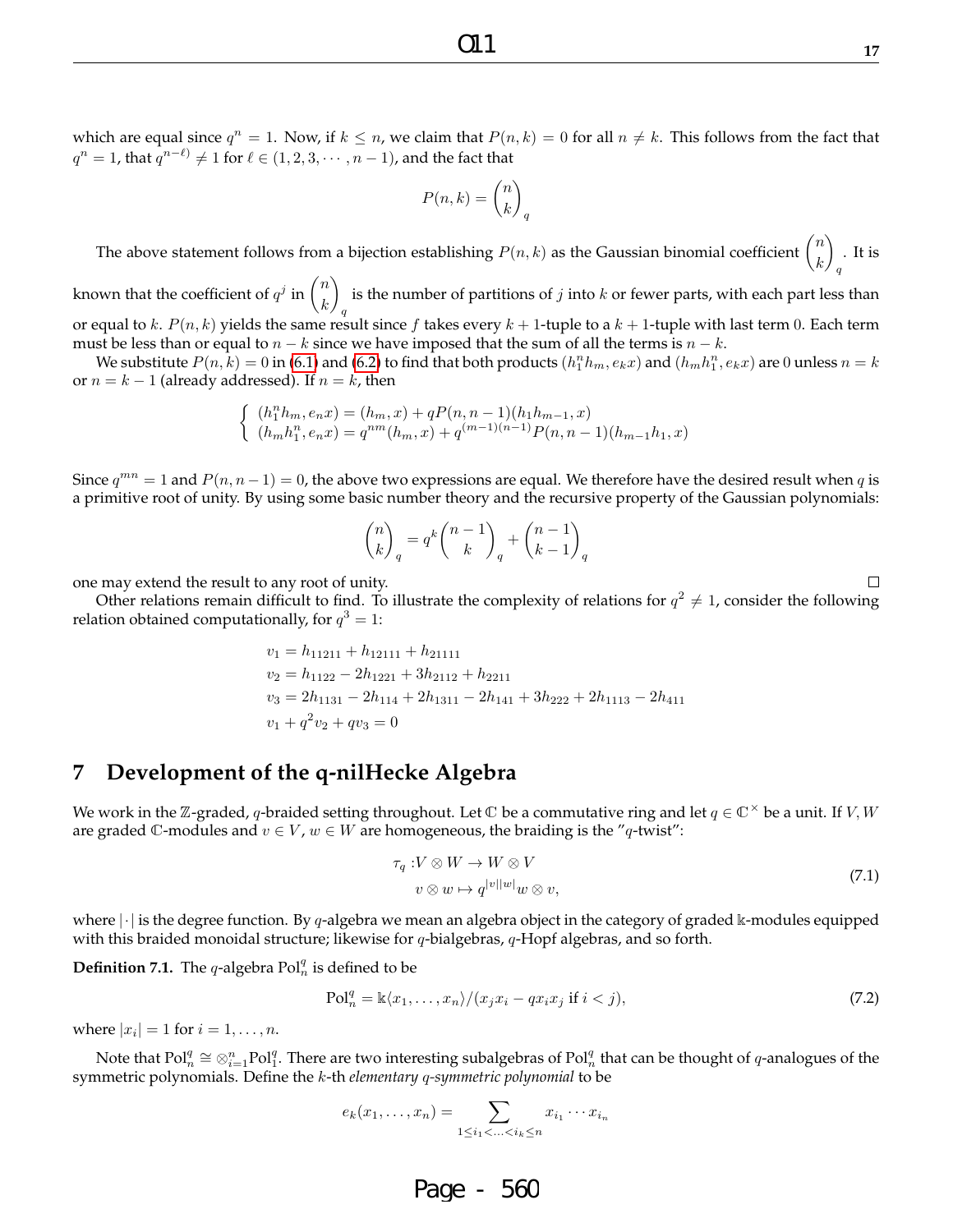$\Box$ 

 $\Box$ 

and define the k-th *twisted elementary* q*-symmetric polynomial* to be

$$
\widetilde{e}_k(x_1,\ldots,x_n)=\sum_{1\leq i_1<\ldots
$$

where  $\widetilde{x}_j = q^{j-1}x_j$ .

**Definition 7.2.** The q-algebra of q-symmetric polynomials in n variables, denoted  $\Lambda_n^q$ , is the subalgebra of Pol $_n^q$  generated by  $e_1, \ldots, e_n$ . Likewise for the *twisted q-symmetric polynomials*,  $\widetilde{\Lambda}_n^q$ , and  $\widetilde{e}_1, \ldots, \widetilde{e}_n$ .

The type A braid group on  $n$  strands acts on  $Pol_n^q$  by setting

$$
s_i(x_j) = \begin{cases} qx_{i+1} & j = i \\ q^{-1}x_i & j = i+1 \\ qx_j & j > i+1 \\ q^{-1}x_j & j < i \end{cases}
$$
 (7.3)

and extending multiplicatively.

**Definition 7.3.** For  $i = 1, \ldots, n - 1$ , the *i*-th q-divided difference operator  $\partial_i$  is the linear operator  $\mathbb{C}\langle x_1, \ldots, x_n \rangle$  →  $\mathbb{C}\langle x_1, \ldots, x_n \rangle$  defined by

$$
\partial_i(x_j) = \begin{cases} q & j = i \\ -1 & j = i + 1 \\ 0 & j \neq i, i + 1 \end{cases}
$$
\n(7.4)

$$
\partial_i(fg) = \partial_i(f)g + s_i(f)\partial_i(g). \tag{7.5}
$$

**Lemma 7.4.** For every *i* and every  $j < k$ ,

$$
\partial_i(x_k x_j - q x_j x_k) = 0. \tag{7.6}
$$

Thus  $\partial_i$  descends to an operator  $Pol_n^q \to Pol_n^q$ .

*Proof.* Since  $\partial_i(x_i) = 0$  for  $j > i + 1$ , one may reduce the lemma to having to prove:

$$
\partial_1(x_2x_1 - qx_1x_2) = 0
$$
  

$$
\partial_1(x_3x_1 - qx_1x_3) = 0
$$
  

$$
\partial_1(x_3x_2 - qx_2x_3) = 0
$$

The above statements are straightforward to check using the Leibniz Rule.

**Lemma 7.5.**

$$
\partial_i(x_i^k) = \sum_{j=0}^{k-1} q^{jk-2j-j^2+k} x_i^j x_{i+1}^{k-1-j} \tag{7.7}
$$

$$
\partial_i(x_{i+1}^k) = -\sum_{j=0}^{k-1} q^{-j} x_i^j x_{i+1}^{k-1-j} \tag{7.8}
$$

*Proof.* We induct on  $k$ . The base cases follow from the definition of the  $\partial_i$ .

By Lemma 7.5,

$$
d_i(x_i^{nk} + x_{i+1}^{nk}) \neq 0 \text{ if } q^n = 1. \tag{7.9}
$$

**Lemma 7.6.** For every  $i = 1, \ldots, n - 1$  and every  $k$ ,

$$
\partial_i(\widetilde{e}_k) = 0. \tag{7.10}
$$

Hence  $\widetilde{\Lambda}_n^q \subseteq$  $\bigcap^{n-1}$  $i=1$  $\ker(\partial_i)$ .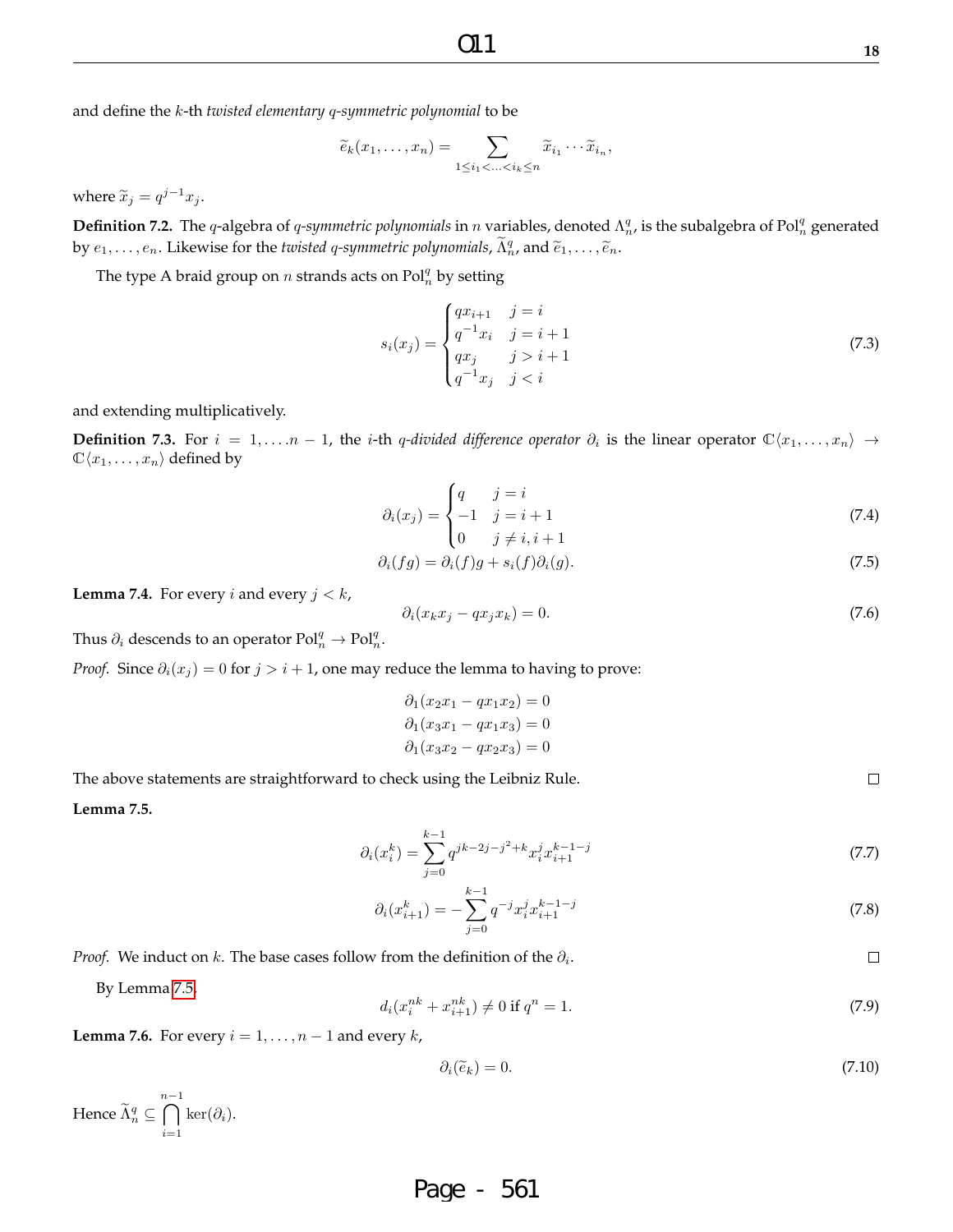*Proof.* We can express  $\tilde{e}_k$  as

$$
e_k = \sum_{\substack{|\underline{\mathbf{J}}|=k \\ i,i+1 \notin \underline{\mathbf{J}}}} \widetilde{x}_{\underline{\mathbf{J}}} + \sum_{\substack{|\underline{\mathbf{J}}|=k-1 \\ i,i+1 \notin \underline{\mathbf{J}}}} q^{f(\underline{\mathbf{J}},i,k)} \widetilde{x}_{\underline{\mathbf{J}}}(x_i + qx_{i+1}) + \sum_{\substack{|\underline{\mathbf{J}}|=k-2 \\ i,i+1 \notin \underline{\mathbf{J}}}} q^{g(\underline{\mathbf{J}},i,k)} \widetilde{x}_{\underline{\mathbf{J}}} x_i x_{i+1}, \tag{7.11}
$$

for certain  $\mathbb Z$ -valued functions  $f, g$ . The result then follows from the easy calculation

$$
\partial_i(x_i + qx_{i+1}) = \partial_i(x_i x_{i+1}) = 0 \tag{7.12}
$$

and the Leibniz rule.

**Lemma 7.7.** The following relations hold among the operators  $\partial_i$  and  $x_i$  (left multiplication by  $x_i$ ):

$$
\partial_i^2 = 0 \tag{7.13}
$$

$$
\partial_j \partial_i - q \partial_i \partial_j = 0 \text{ for } j > i + 1 \tag{7.14}
$$

$$
x_j x_i = q x_i x_j \text{ for } i < j \tag{7.15}
$$

$$
\partial_i x_j - q x_j \partial_i = 0 \text{ for } j > i + 1 \tag{7.16}
$$

$$
q\partial_i x_j - x_j \partial_i = 0 \text{ for } j < i \tag{7.17}
$$

$$
\partial_i x_i - q x_{i+1} \partial_i = q \tag{7.18}
$$

$$
x_i \partial_i - q \partial_i x_{i+1} = q. \tag{7.19}
$$

*Proof.* To show that  $\partial_i^2 = 0$ , note that we can reduce to  $i = 1$  and proceed by induction. Since  $\partial_i(1) = 0$ , the base case follows. Suppose that  $\partial_i^2(f) = 0$ . Then, note that

$$
\partial_1^2(x_1f) = \partial_1(qf + qx_2\partial_1(f)) = q\partial_1(f) - q\partial_1(f) + x_1\partial_1^2(f) = 0
$$
  
\n
$$
\partial_1^2(x_2f) = \partial_1(-f + q^{-1}x_1\partial_1(f)) = -\partial_1(f) + \partial_1(f) + x_2\partial_1^2(f) = 0
$$
  
\n
$$
\partial_1^2(x_3f) = \partial_1(qx_3\partial_1(f)) = q^2x_3\partial_1^2(f) = 0
$$

which completes the proof of the first statement in the lemma.

Statement 7.16 follows by definition. Statements 7.19, and 7.19 follow from a suitable application of the Leibniz Rule.

$$
\partial_i(x_i f) = qf + qx_{i+1}\partial_i(f) \quad \partial_i(x_{i+1} f) = -f + q^{-1}x_i\partial_i(f)
$$

Statements 7.17 and 7.18 also follow from a suitable application of the Leibniz Rule.

$$
\partial_i(x_j f) = qx_j \partial_i(f) \text{ if } j > i+1 \quad \partial_i(x_j f) = q^{-1} x_j \partial_i(f) \text{ if } j < i
$$

Statement 7.15 follows from an inductive argument. We can reduce to  $i = 1$  and  $j = 3$ . Suppose that  $\partial_j \partial_i = q \partial_i \partial_j$  if  $j > i + 1$ . Then,

$$
\partial_3 \partial_1(x_1f) - q \partial_1 \partial_3(x_1f) = (q \partial_3(f) + x_2 \partial_3 \partial_1(f)) - q(\partial_3(f) + x_2 \partial_1 \partial_3(f)) = 0
$$
  
\n
$$
\partial_3 \partial_1(x_2f) - q \partial_1 \partial_3(x_2f) = (-\partial_3(f) + q^{-2}x_1 \partial_3 \partial_1(f)) - q(-q^{-1}\partial_3(f) + q^{-2}x_1 \partial_1 \partial_3(f)) = 0
$$
  
\n
$$
\partial_3 \partial_1(x_3f) - q \partial_1 \partial_3(x_3f) = (q^2 \partial_1(f) + q^2x_4 \partial_3 \partial_1(f)) - q(q \partial_1(f) + q^2x_4 \partial_1 \partial_3(f)) = 0
$$
  
\n
$$
\partial_3 \partial_1(x_4f) - q \partial_1 \partial_3(x_4f) = (-q \partial_1(f) + x_3 \partial_3 \partial_1(f)) - q(-\partial_1(f) + x_3 \partial_1 \partial_3(f)) = 0
$$
  
\n
$$
\partial_3 \partial_1(x_5f) - q \partial_1 \partial_3(x_5f) = q^2x_5 \partial_3 \partial_1(f) - q(q^2x_5 \partial_1 \partial_3(f)) = 0
$$

thereby completing the induction.

Lemma 7.8.  $\partial_i \partial_{i+1} \partial_i \partial_{i+1} \partial_i \partial_{i+1} + \partial_{i+1} \partial_i \partial_{i+1} \partial_i \partial_{i+1} \partial_i = 0$ 

*Proof.* We utilize an inductive argument; reduce to  $i = 1$  and assume that the braid relation holds true for some function f. Then, we check that the braid relation is true for  $x_1f$ ,  $x_2f$ ,  $x_3f$ , and  $x_4f$  (since the behavior of  $x_jf$  for  $j \ge 4$  is the same).

For brevity, we will show the argument for  $x_2f$  only:

## Page - 562

$$
\qquad \qquad \Box
$$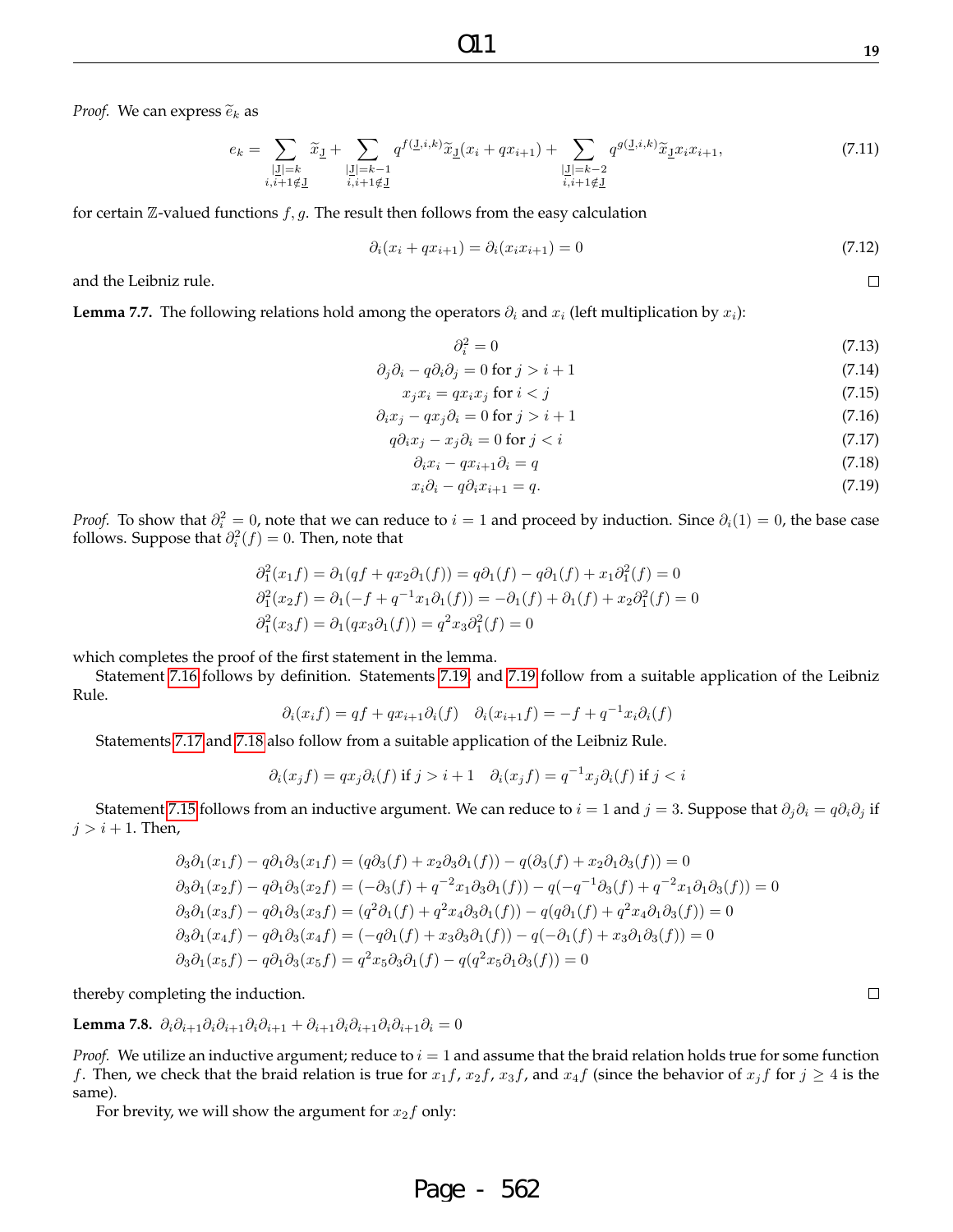| $\partial_1 \partial_2 (x_2 f) = q \partial_1 (f) + q^2 x_3 \partial_1 \partial_2 (f)$                 | $\partial_2 \partial_1(x_2 f) = -\partial_2(f) + q^{-2} x_1 \partial_2 \partial_1(f)$                       |
|--------------------------------------------------------------------------------------------------------|-------------------------------------------------------------------------------------------------------------|
| $\partial_{212}(x_2f) = q\partial_2\partial_1(f) - q^2\partial_1\partial_2(f) + qx_2\partial_{212}(f)$ | $\partial_{121}(x_2f) = -\partial_1\partial_2(f) + q^{-1}\partial_2\partial_1(f) + q^{-1}\partial_{121}(f)$ |
| $\partial_{1212}(x_2f) = q\partial_{121}(f) - q\partial_{212}(f) + x_1\partial_{1212}(f)$              | $\partial_{2121}(x_2f) = -\partial_{212}(f) + \partial_{121}(f) + x_3\partial_{2121}(f)$                    |
| $\partial_{21212}(x_2f) = q\partial_{2121}(f) + q^{-1}x_2\partial_{21212}(f)$                          | $\partial_{12121}(x_2f) = -\partial_{1212}(f) + qx_3\partial_{1212}(f)$                                     |
| $\partial_{121212}(x_2f) = q\partial_{12121}(f) + \partial_{21212}(f) + x_2\partial_{121212}(f)$       | $\partial_{212121}(x_2f) = -q\partial_{12121}(f) - \partial_{21212}(f) + x_2\partial_{121212}(f)$           |

and the braid relation for  $x_2f$  follows from the inductive hypothesis.

**Remark 7.9.** In this paper, we have discussed elementary symmetric functions in two contexts, but we can relate the two. Note that  $N\Lambda^q$  is graded Hopf dual to a subalgebra  $\dot{Q}\Lambda^q$  of q-power series. It follows that Sym<sup>q</sup> is a subalgebra of q-power series as well, so we can interpret elementary functions as  $q$ -power series. The map g from  $q$ -power series to q-polynomials in finitely many variables (say *n*) is given by setting  $x_j = 0$  for  $j > n$ . The elementary functions from the previous section are the images of the elementary functions in this section through the map  $q$ .

### **References**

- [1] H. De Bie, B. Orsted, P. Somberg and V. Souccek, Dunkl operators and a family of realizations of  $\mathfrak{osp}_{1|2}$ . Preprint, [arXiv:0911.4725,](arXiv:0911.4725) 25 pages.
- [2] C. F. Dunkl, Differential-difference operators associated to reection groups. Trans. Amer. Math. Soc. 311 (1989), 167183.
- [3] A. P. Ellis and M. Khovanov. The Hopf algebra of odd symmetric functions. Advances in Mathematics, 231(2):965999, 2012. [arXiv:math.QA/1107.5610.](arXiv:math.QA/1107.5610)
- [4] A. P. Ellis, M. Khovanov, and A. Lauda. The odd nilHecke algebra and its diagrammatics. International Mathematics Review Notices, 2012. [arXiv:math.QA/1111.1320.](arXiv:math.QA/1111.1320)
- [5] I. Gelfand, D. Krob, A. Lascoux, B. Leclerc, V. Retakh, and J.-Y. Thibon. Noncommutative symmetric functions. Advances in Mathematics, 112:218348, 1995. [arXiv:hep-th/9407124.](arXiv:hep-th/9407124)
- [6] G.J. Heckman, A remark on the Dunkl differential-difference operators. Barker, W., Sally, P. (eds.) Harmonic analysis on reductive groups. Progress in Math. 101, pp. 181 191. Basel: Birkhauser Verlag 1991.
- [7] S.-J. Kang, M. Kashiwara, and S.-J. Oh. Supercategorication of quantum KacMoody algebras II. 2013. [arXiv:math.RT/1303.1916.](arXiv:math.RT/1303.1916)
- [8] B. Kostant and S. Kumar. The nil Hecke ring and cohomology of g/p for a Kac-Moody group g. Proceedings of the National Academy of Sciences of the U.S.A., 83(6):15431545, 1986.
- [9] Khongsap and W. Wang. Hecke-Clifford algebras and spin Hecke algebras IV: Odd double affine type. SIGMA, 5, 2009. [arXiv:math.RT/0810.2068.](arXiv:math.RT/0810.2068)
- [10] R. P. Stanley. Enumerative Combinatorics, vol. 2. Cambridge University Press, Cambridge, UK, 1999.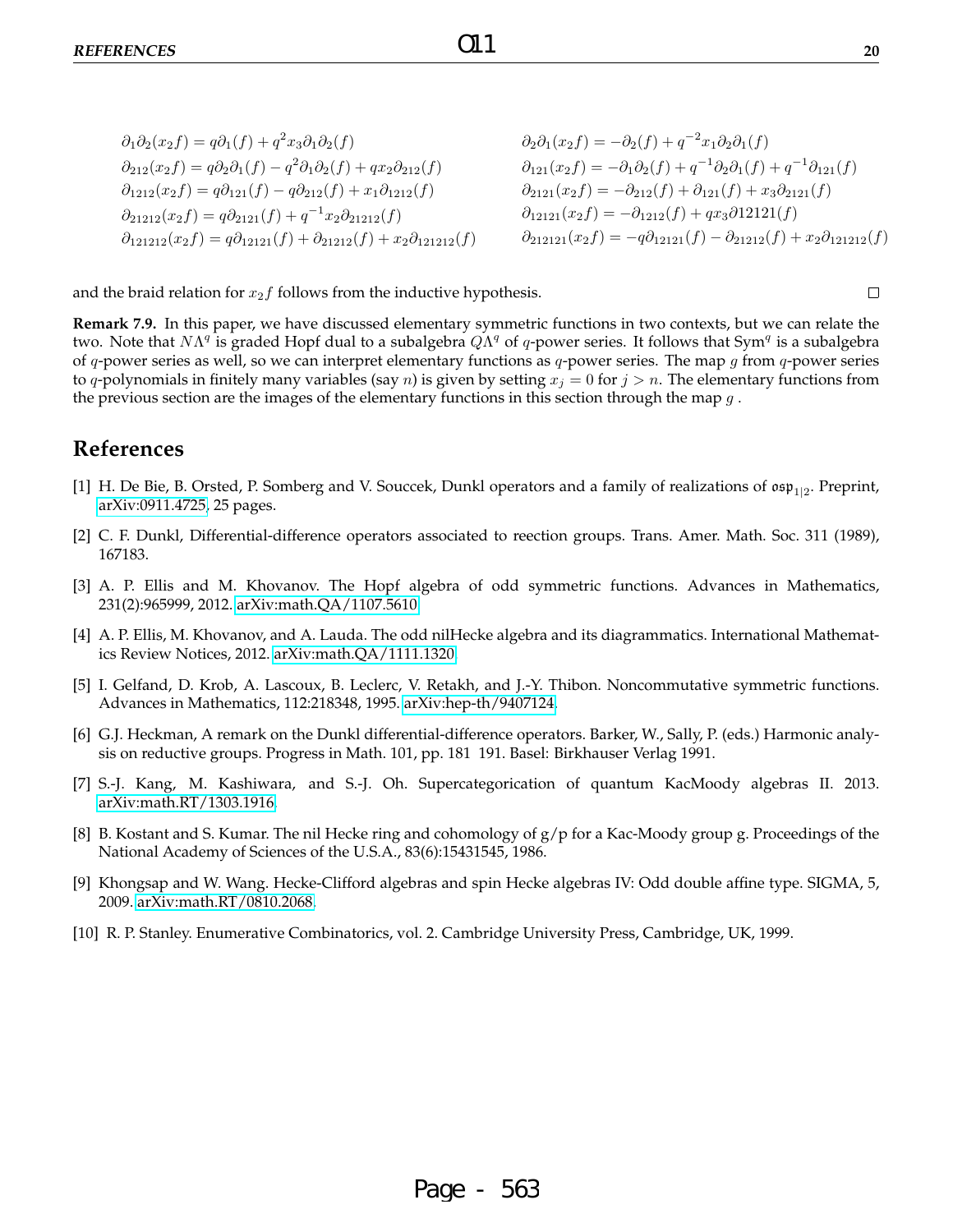Dunkl operators have been an important tool in problems of non-commutative harmonic analysis, representation theory, algebraic and symplectic geometry, and combinatorics. They give rise to Cherednik algebras, an important feature of which is the existence of an action of the group SL(2), including in particular a Fourier transform. The corresponding action of the Lie algebra sl(2) is inner. Recently, a super version of the theory of symmetric polynomials, divided difference operators, etc has been developed. An "odd" version of Dunkl operators has been proposed, but it doesn't lead to an sl(2) triple as in the classical case.

In this project, the author constructs an  $sl(2)$  triple by suitably modifying the definition of Dunkl operators. This is potentially an important development, opening the way to an appropriate version of super Cherednik algebras and of super orthogonal polynomials, and possibly of quantization in the super geometry setting. Going into those topics would probably raise the project to the level of a PhD Thesis, and for a high school student the level this paper is very competitive. In this project, the author has displayed his abilities to become a strong and original research mathematician.

At the same time, we want to stress that the presentation of this paper (as distinct from the paper itself) should be reworked completely to satisfy the requirements of the competition. In the present form, a lot of topics are mentioned which are not directly relevant to the subject matter, and it is rather unlikely that the author would stand any questioning on those irrelevant topics (indeed, with the scope that wide, it could happen only on a PhD Thesis defense). Hence it would be wise to scale down most of the presentation, mention motivation

and potential applications only in one section, and even then only the most relevant.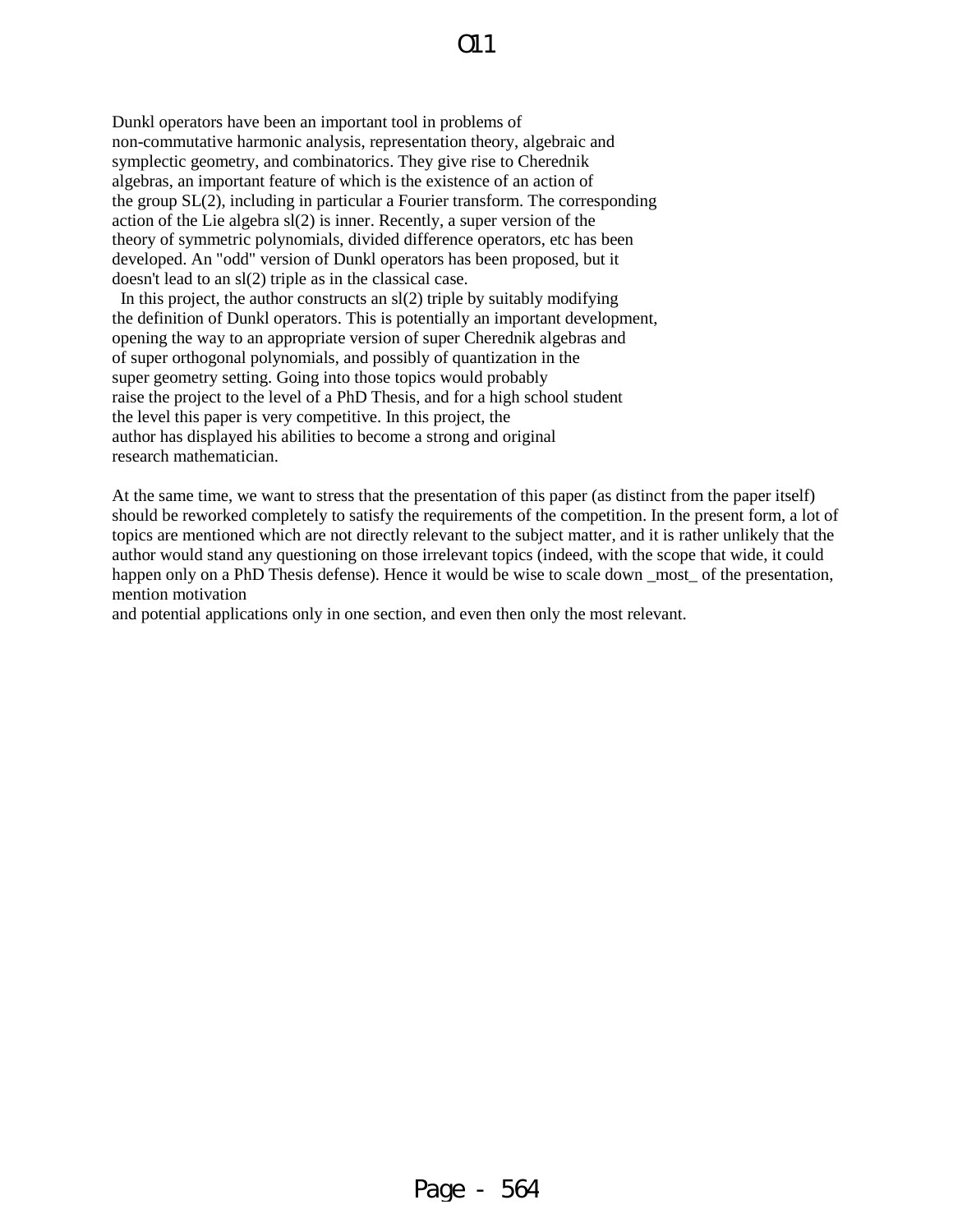# **11-Evalucation Form**

As to the other paper (no. 11), it is a very nice one, but I feel that it is not as good as no. 13. The results obtained in the paper are related Ellis' research. But I am not sure how important these results are.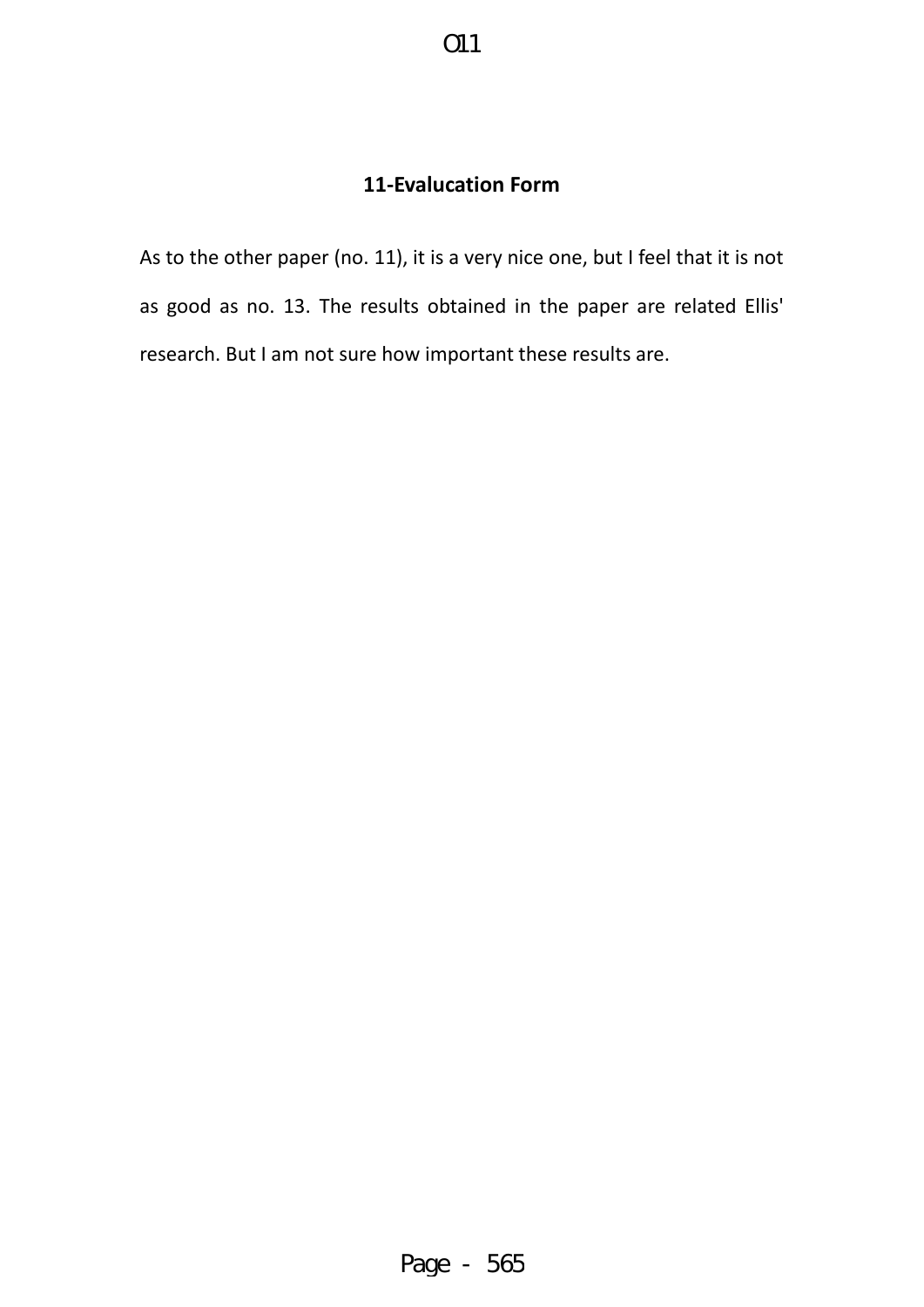# $O11$

## YHMA Evaluation Form -- Regional Competition

Instruction: Please fill in all sections. This form is to help the organizers to communicate your assessments and rationales to others in the evaluation process.

| Project Title                          | q-Symmetric Polynomials and nilHecke Algebras                                                                                                                                                                                                                                                                                                                                                                                                                                                                                                                                                                                                                     |                                                                      |             |                          |            |  |
|----------------------------------------|-------------------------------------------------------------------------------------------------------------------------------------------------------------------------------------------------------------------------------------------------------------------------------------------------------------------------------------------------------------------------------------------------------------------------------------------------------------------------------------------------------------------------------------------------------------------------------------------------------------------------------------------------------------------|----------------------------------------------------------------------|-------------|--------------------------|------------|--|
| <b>Evaluation</b> level<br>Choose one: | Referee<br>Report                                                                                                                                                                                                                                                                                                                                                                                                                                                                                                                                                                                                                                                 | Regional<br>Committee                                                |             | Regional<br>Presentation |            |  |
|                                        |                                                                                                                                                                                                                                                                                                                                                                                                                                                                                                                                                                                                                                                                   |                                                                      |             |                          |            |  |
| Selection                              | Very strong                                                                                                                                                                                                                                                                                                                                                                                                                                                                                                                                                                                                                                                       | Strong                                                               | Modest      | Weak                     | <b>Not</b> |  |
| Criteria                               |                                                                                                                                                                                                                                                                                                                                                                                                                                                                                                                                                                                                                                                                   |                                                                      |             |                          | Applicable |  |
| (check one in                          |                                                                                                                                                                                                                                                                                                                                                                                                                                                                                                                                                                                                                                                                   |                                                                      |             |                          |            |  |
| each area below)                       |                                                                                                                                                                                                                                                                                                                                                                                                                                                                                                                                                                                                                                                                   |                                                                      |             |                          |            |  |
| Mathematical                           |                                                                                                                                                                                                                                                                                                                                                                                                                                                                                                                                                                                                                                                                   | Yes                                                                  |             |                          |            |  |
| Contents                               |                                                                                                                                                                                                                                                                                                                                                                                                                                                                                                                                                                                                                                                                   |                                                                      |             |                          |            |  |
| (1, 4, 5)                              |                                                                                                                                                                                                                                                                                                                                                                                                                                                                                                                                                                                                                                                                   |                                                                      |             |                          |            |  |
| Creativity,                            |                                                                                                                                                                                                                                                                                                                                                                                                                                                                                                                                                                                                                                                                   | Yes                                                                  |             |                          |            |  |
| Originality                            |                                                                                                                                                                                                                                                                                                                                                                                                                                                                                                                                                                                                                                                                   |                                                                      |             |                          |            |  |
| (2, 3)                                 |                                                                                                                                                                                                                                                                                                                                                                                                                                                                                                                                                                                                                                                                   |                                                                      |             |                          |            |  |
| Scholarship,                           |                                                                                                                                                                                                                                                                                                                                                                                                                                                                                                                                                                                                                                                                   |                                                                      |             |                          | Yes        |  |
| Presentation                           |                                                                                                                                                                                                                                                                                                                                                                                                                                                                                                                                                                                                                                                                   |                                                                      |             |                          |            |  |
| (7)                                    |                                                                                                                                                                                                                                                                                                                                                                                                                                                                                                                                                                                                                                                                   |                                                                      |             |                          |            |  |
| Demonstrated                           |                                                                                                                                                                                                                                                                                                                                                                                                                                                                                                                                                                                                                                                                   |                                                                      |             |                          |            |  |
| Teamwork                               |                                                                                                                                                                                                                                                                                                                                                                                                                                                                                                                                                                                                                                                                   |                                                                      | Yes         |                          |            |  |
| (8)                                    |                                                                                                                                                                                                                                                                                                                                                                                                                                                                                                                                                                                                                                                                   |                                                                      |             |                          |            |  |
| Impact outside                         |                                                                                                                                                                                                                                                                                                                                                                                                                                                                                                                                                                                                                                                                   |                                                                      |             |                          |            |  |
| Math                                   |                                                                                                                                                                                                                                                                                                                                                                                                                                                                                                                                                                                                                                                                   | Yes                                                                  |             |                          |            |  |
| (9)                                    |                                                                                                                                                                                                                                                                                                                                                                                                                                                                                                                                                                                                                                                                   |                                                                      |             |                          |            |  |
|                                        |                                                                                                                                                                                                                                                                                                                                                                                                                                                                                                                                                                                                                                                                   |                                                                      |             |                          |            |  |
| <b>COMMENTS</b>                        |                                                                                                                                                                                                                                                                                                                                                                                                                                                                                                                                                                                                                                                                   |                                                                      |             |                          |            |  |
| Comments                               |                                                                                                                                                                                                                                                                                                                                                                                                                                                                                                                                                                                                                                                                   |                                                                      |             |                          |            |  |
| related to                             | PLEASE USE SEPARATE PARAGRAPH TO ELABORATE ON YOUR<br><b>RATING FULLY</b>                                                                                                                                                                                                                                                                                                                                                                                                                                                                                                                                                                                         |                                                                      |             |                          |            |  |
| Criteria 1,4,5                         | The current paper under reviewing is written in a professional mathematical language. The authors used many mathematical tools such as Dunkl operators,<br>(nil)-Hecke algebras, Spin Hecke algebras, symmetric functions and some representations theory. Also the authors have a good ability on developing a theorem and<br>giving a mathematical proof. I will say that this paper is professional in the math area although it has some typos and need some improvements.<br>Also I want to say something about the team work. I can see that the mentor did a very good job. He introduced a lot of modern mathematics to the author and it is<br>not easy. |                                                                      |             |                          |            |  |
| Comments                               | PLEASE USE SEPARATE PARAGRAPH TO ELABORATE ON YOUR                                                                                                                                                                                                                                                                                                                                                                                                                                                                                                                                                                                                                |                                                                      |             |                          |            |  |
| related to                             | RATING FULLY                                                                                                                                                                                                                                                                                                                                                                                                                                                                                                                                                                                                                                                      |                                                                      |             |                          |            |  |
| Criteria 2,3                           | The authors gave several new constructions. For example, in section 4, 5. These constructions are known but the author use them gave<br>many new results such as a sl_2 structure among these operators and in section 7, lots off new relations are founded. Unfortunately,<br>the authors did not get some interesting and important results although there should be some based on what they found.                                                                                                                                                                                                                                                            |                                                                      |             |                          |            |  |
|                                        |                                                                                                                                                                                                                                                                                                                                                                                                                                                                                                                                                                                                                                                                   | But after all, this paper contains many original and creative ideas. |             |                          |            |  |
| Overall                                | Highly                                                                                                                                                                                                                                                                                                                                                                                                                                                                                                                                                                                                                                                            | Perhaps                                                              | <b>Not</b>  |                          |            |  |
| Recommendation                         | Competitive                                                                                                                                                                                                                                                                                                                                                                                                                                                                                                                                                                                                                                                       | Competitive                                                          | Competitive |                          |            |  |
| For Presentation                       | Yes                                                                                                                                                                                                                                                                                                                                                                                                                                                                                                                                                                                                                                                               |                                                                      |             |                          |            |  |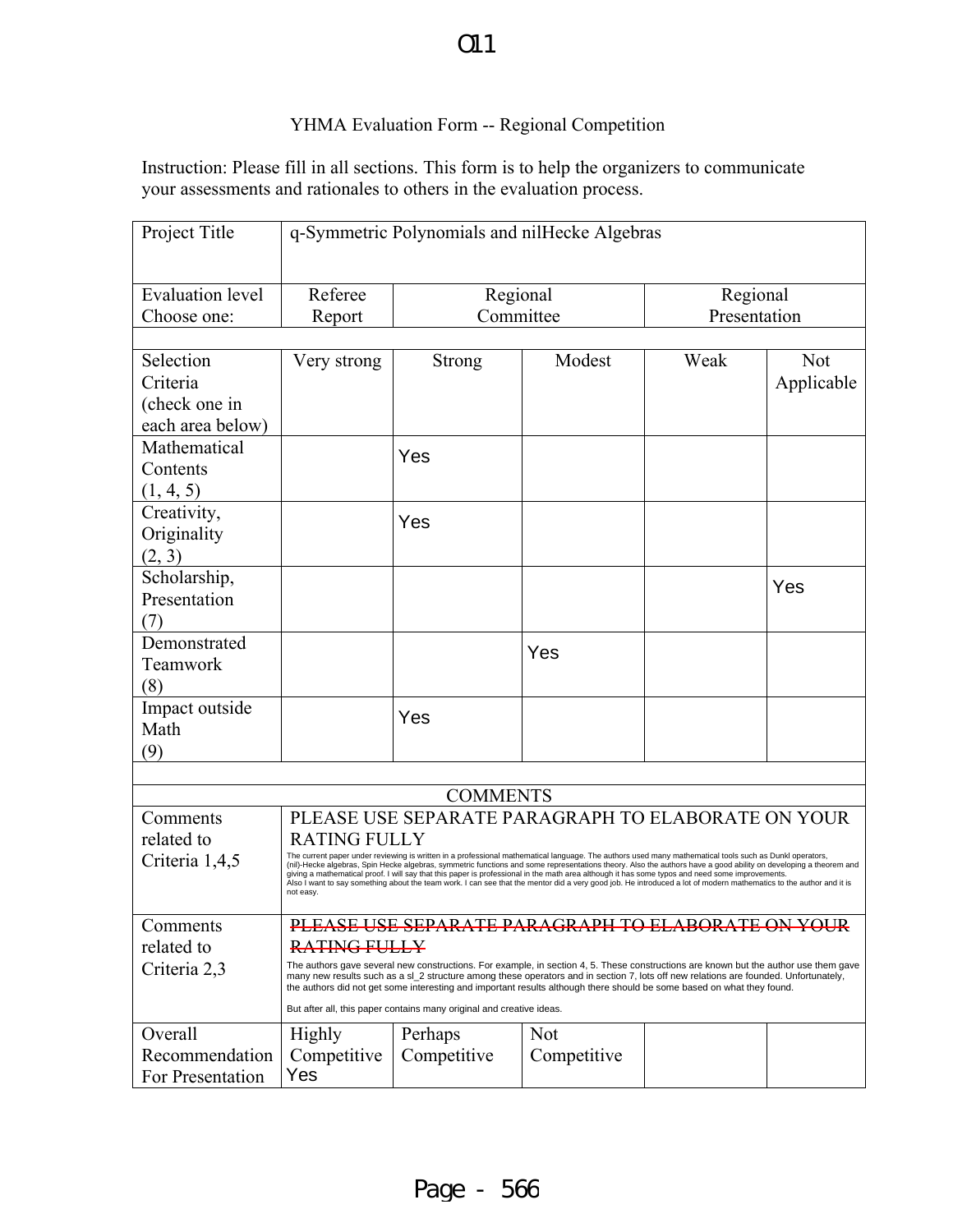# $O11$

## 11--YHMA Evaluation Form -- Regional Competition

Instruction: Please fill in all sections. This form is to help the organizers to communicate your assessments and rationales to others in the evaluation process.

| Project Title<br>q-Symmetric polynomials and nilHecke algebras |                                                    |                                                    |             |              |            |
|----------------------------------------------------------------|----------------------------------------------------|----------------------------------------------------|-------------|--------------|------------|
| <b>Evaluation level</b>                                        | Referee                                            | Regional                                           |             | Regional     |            |
| Choose one:                                                    | Report $\sqrt{}$                                   | Committee                                          |             | Presentation |            |
|                                                                |                                                    |                                                    |             |              |            |
| Selection                                                      | Very strong                                        | <b>Strong</b>                                      | Modest      | Weak         | <b>Not</b> |
| Criteria                                                       |                                                    |                                                    |             |              | Applicable |
| (check one in                                                  |                                                    |                                                    |             |              |            |
| each area below)                                               |                                                    |                                                    |             |              |            |
| Mathematical                                                   |                                                    | $\sqrt{ }$                                         |             |              |            |
| Contents                                                       |                                                    |                                                    |             |              |            |
| (1, 4, 5)                                                      |                                                    |                                                    |             |              |            |
| Creativity,                                                    |                                                    | $\sqrt{ }$                                         |             |              |            |
| Originality                                                    |                                                    |                                                    |             |              |            |
| (2, 3)                                                         |                                                    |                                                    |             |              |            |
| Scholarship,                                                   |                                                    |                                                    |             |              |            |
| Presentation                                                   |                                                    |                                                    |             |              |            |
| (7)                                                            |                                                    |                                                    |             |              |            |
| Demonstrated                                                   |                                                    |                                                    |             |              |            |
| Teamwork                                                       |                                                    |                                                    |             |              |            |
| (8)                                                            |                                                    |                                                    |             |              |            |
| Impact outside                                                 |                                                    |                                                    |             |              |            |
| Math                                                           |                                                    |                                                    |             |              |            |
| (9)                                                            |                                                    |                                                    |             |              |            |
|                                                                |                                                    |                                                    |             |              |            |
| <b>COMMENTS</b>                                                |                                                    |                                                    |             |              |            |
| Comments                                                       |                                                    | PLEASE USE SEPARATE PARAGRAPH TO ELABORATE ON YOUR |             |              |            |
| related to                                                     | <b>RATING FULLY</b>                                |                                                    |             |              |            |
| Criteria 1,4,5                                                 |                                                    |                                                    |             |              |            |
|                                                                |                                                    |                                                    |             |              |            |
|                                                                |                                                    |                                                    |             |              |            |
| Comments                                                       | PLEASE USE SEPARATE PARAGRAPH TO ELABORATE ON YOUR |                                                    |             |              |            |
| related to                                                     | <b>RATING FULLY</b>                                |                                                    |             |              |            |
| Criteria 2,3                                                   |                                                    |                                                    |             |              |            |
|                                                                |                                                    |                                                    |             |              |            |
|                                                                |                                                    |                                                    |             |              |            |
| Overall                                                        | Highly                                             | Perhaps                                            | <b>Not</b>  |              |            |
| Recommendation                                                 | Competitive                                        | Competitive $\sqrt{}$                              | Competitive |              |            |
| For Presentation                                               |                                                    |                                                    |             |              |            |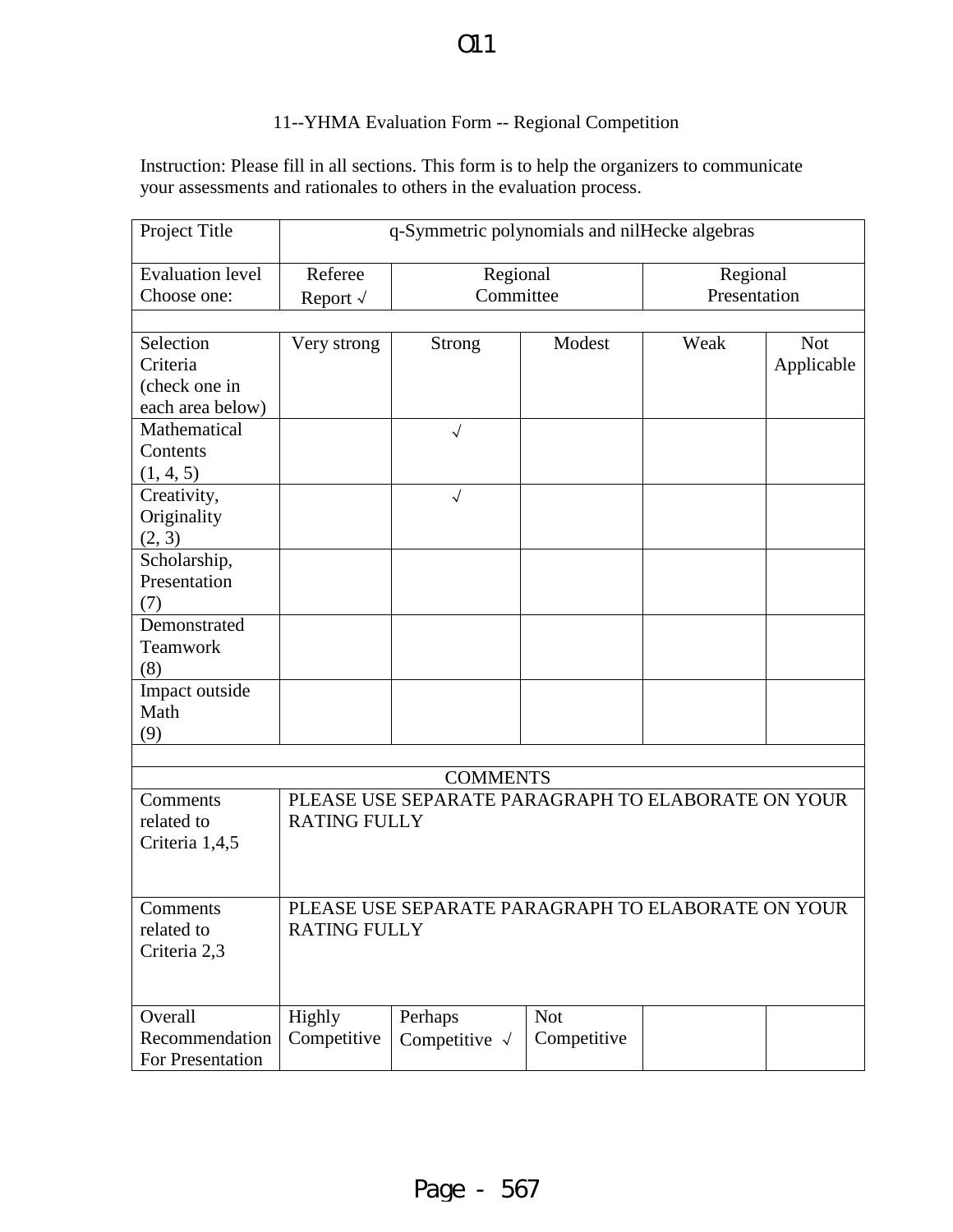### Report on "q-Symmetric polynomials and nilHecke algebras"

### by Ritesh Ragavender

Given a positive integer n, consider the polynomial ring  $R_n = \mathbb{C}[x_1, \ldots, x_n]$ in *n* variables  $x_1, \ldots, x_n$  over the complex number field  $\mathbb{C}$ . The symmetric group  $\mathfrak{S}_n$  acts on  $R_n$  by permuting the variables  $x_i$ . The fixed-point ring  $\Lambda_n := R_n^{\mathfrak{S}_n}$ consists of symmetric polynomials. By taking the inverse limit of  $\Lambda_n$  via the maps  $\Lambda_n \to \Lambda_{n-1}, x_n \mapsto 0$ , we obtain the ring  $\Lambda$  of symmetric functions which admits several interesting bases with important applications in enumerative combinatorics. The theory of symmetric functions plays a fundamental role in several areas of mathematics and physics, including particularly the representation theory of symmetric groups and general linear groups; see [7].

For each  $1 \leq i < n$ , the (even) divided difference operator  $\partial_i : R_n \to R_n$  is defined by

$$
\partial_i(f) = \frac{f - s_i(f)}{x_i - x_{i+1}},
$$

where  $f \in R_n$ , and  $s_i(f)$  is obtained from f by swapping  $x_i$  and  $x_{i+1}$ . The operators  $\partial_i$  together with the operators of multiplication by  $x_i$  generate the nilHecke ring  $NH_n$  which is isomorphic to the matrix algebra of size  $n! \times n!$ with coefficients in the ring  $\Lambda_n$  of symmetric polynomials. It turns out that the ring  $NH_n$  plays a central role in the theory of categorification of quantum groups.

On the other hand, Dunkl [1] introduced the operators  $\eta_i: R_n \to R_n$  (1  $\leq$  $i \leq n$ ) by setting

$$
\eta_i = \frac{\partial}{\partial x_i} + \alpha \sum_{k \neq i} \partial_{i,k},
$$

where  $\alpha \in \mathbb{C}, \frac{\partial}{\partial x}$  $\frac{\partial}{\partial x_i}$  is the partial derivative with respect to  $x_i$ , and  $\partial_{i,k}$  denotes the (even) divided difference operator  $(1-s_{i,k})/(x_i-x_k)$ . Here  $s_{i,k}$  acts a polynomial in  $R_n$  by swapping  $x_i$  and  $x_k$ . The operators  $\eta_i$  have various properties, e.g., they commute with each other  $(\eta_i \eta_j = \eta_j \eta_i)$  and satisfy

$$
\eta_i(fg) = \frac{\partial}{\partial x_i}(f)g + f\eta_i(g) \text{ and } \eta_i x_j + x_i \eta_j = \eta_j x_i + x_j \eta_i
$$

for  $1 \leq i, j \leq n$ , where  $f, g \in R_n$ . The Dunkl operators have been widely studied in the literature. For example, by setting operators

$$
r^{2} = \sum_{i=1}^{n} x_{i}^{2}, E = \sum_{i=1}^{n} x_{i} \frac{\partial}{\partial x_{i}} + \frac{\mu}{2}, \text{ and } \Delta = \sum_{i=1}^{n} \eta_{i}^{2},
$$

Heckman [5] showed that  $r^2$ , E, and  $\Delta$  satisfy the defining relations of the Lie algebra  $\mathfrak{sl}_2$ .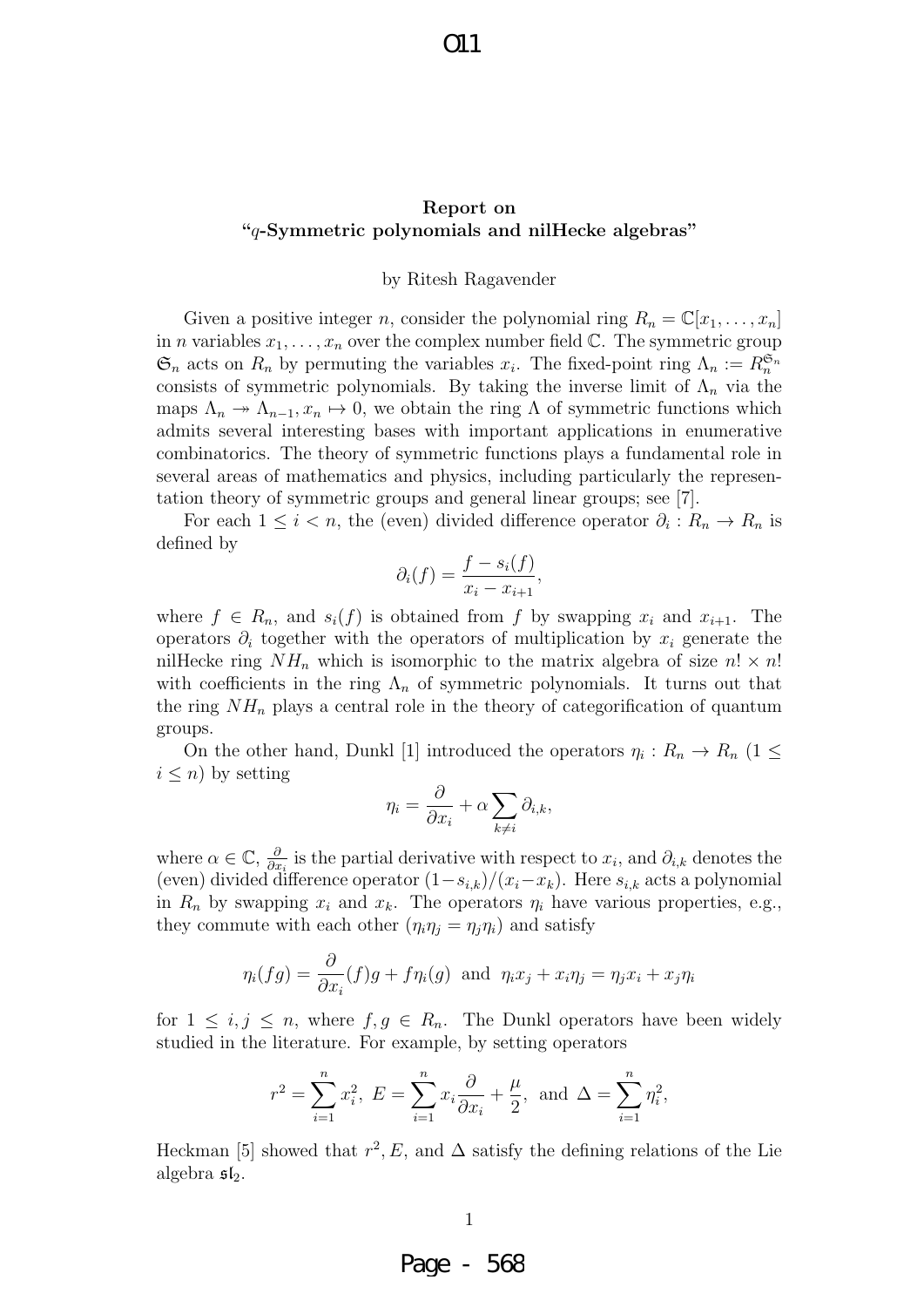A noncommutative theory of symmetric functions has been developed by Gelfand–Krob–Lascoux–Leclerc–Retakh–Thibon [4], based on the notion of quasideterminant. The noncommutative analogs of symmetric polynomials have been also studied. In the noncommutative case, the variables  $x_i$  in general do not commute.

Recently, Ellis and Khovanov [2] studied a q-analogue of the standard bilinear form on the commutative ring of symmetric functions via introducing the notion of a q-Hopf algebra. The  $q = -1$  case leads to a Z-graded Hopf superalgebra, called the algebra of odd symmetric functions. They then described counterparts of elementary and complete symmetric functions, power sums, Schur functions, and combinatorial interpretations of associated change of basis relations. In [3], by further introducing the odd divided difference operators, Ellis, Khovanov, and Lauda defined an odd version of the nilHecke algebra, called the odd nilHecke algebra, and developed an odd analogue of the thick diagrammatic calculus for nilHecke algebras. They obtained a Morita equivalence between odd nilHecke algebras and the rings of odd symmetric functions in finitely many variables. Moreover, like the even counterparts, they proved that odd nilHecke algebras categorify the positive half of quantum  $\mathfrak{sl}_2$ .

The present paper is mainly based on [2, 3], and it deals with odd Dunkl operators,  $q$ -symmetric polynomials and  $q$ -nilHecke algebras. The author establishes a connection between odd Dunkl operators and odd nilHecke algebras, and introduces a variant of odd Dunkl operators which is used to construct operators that generate the Lie algebra  $\mathfrak{sl}_2$ . Using diagrammatic techniques, the author gives certain relations for q-symmetric polynomials. The author also defines q-analogues of divided difference operators and describes their properties.

In the following we are going to give a detailed explanation of the main contents and results of the present paper.

Sections 1 and 2 are introduction and background, respectively.

In Sections 3 and 4, the author works over the quotient ring  $R_n'$  of the free algebra  $\mathbb{C}\langle x_1,\ldots,x_n\rangle$  by the ideal generated by  $x_ix_j + x_jx_i$  for  $1 \leq i < j \leq$ n. Subsection 3.1 recalls from [3] the definition of the odd divided difference operator  $\partial_i: R'_n \to R'_n$  for  $1 \leq i < n$ . It is defined by

$$
\partial_i(x_j) = \begin{cases} 1, & \text{if } j = i, \text{ or } j + 1; \\ 0, & \text{otherwise,} \end{cases}
$$

$$
\partial_i(fg) = \partial_i(f)g + (-1)^{\deg(f)} s_i(f) \partial_i(g),
$$

where  $f, g \in R'_n$ , f is homogeneous with degree  $deg(f)$ , and  $s_i(f)$  is obtained from f by swapping  $x_i$  and  $x_{i+1}$ . As in the even case, one can define the odd divided difference operator  $\partial_{i,k}$  for  $i \neq k$  in terms of the transposition  $s_{i,k}$ . Thus,  $\partial_i$  is understood as  $\partial_{i,i+1}$ . In [2], the odd nilHecke algebra is defined to be the subalgebra generated by  $\partial_i$  (1 ≤ i < n) and the operators of multiplication by  $x_j$  (1 ≤ j ≤ n). In Subsection 3.2, the author defines the -1-shift operator

$$
\tau_i: R'_n \longrightarrow R'_n, \ f(x_1, \ldots, x_i, \ldots, x_n) \longmapsto f(x_1, \ldots, -x_i, \ldots, x_n)
$$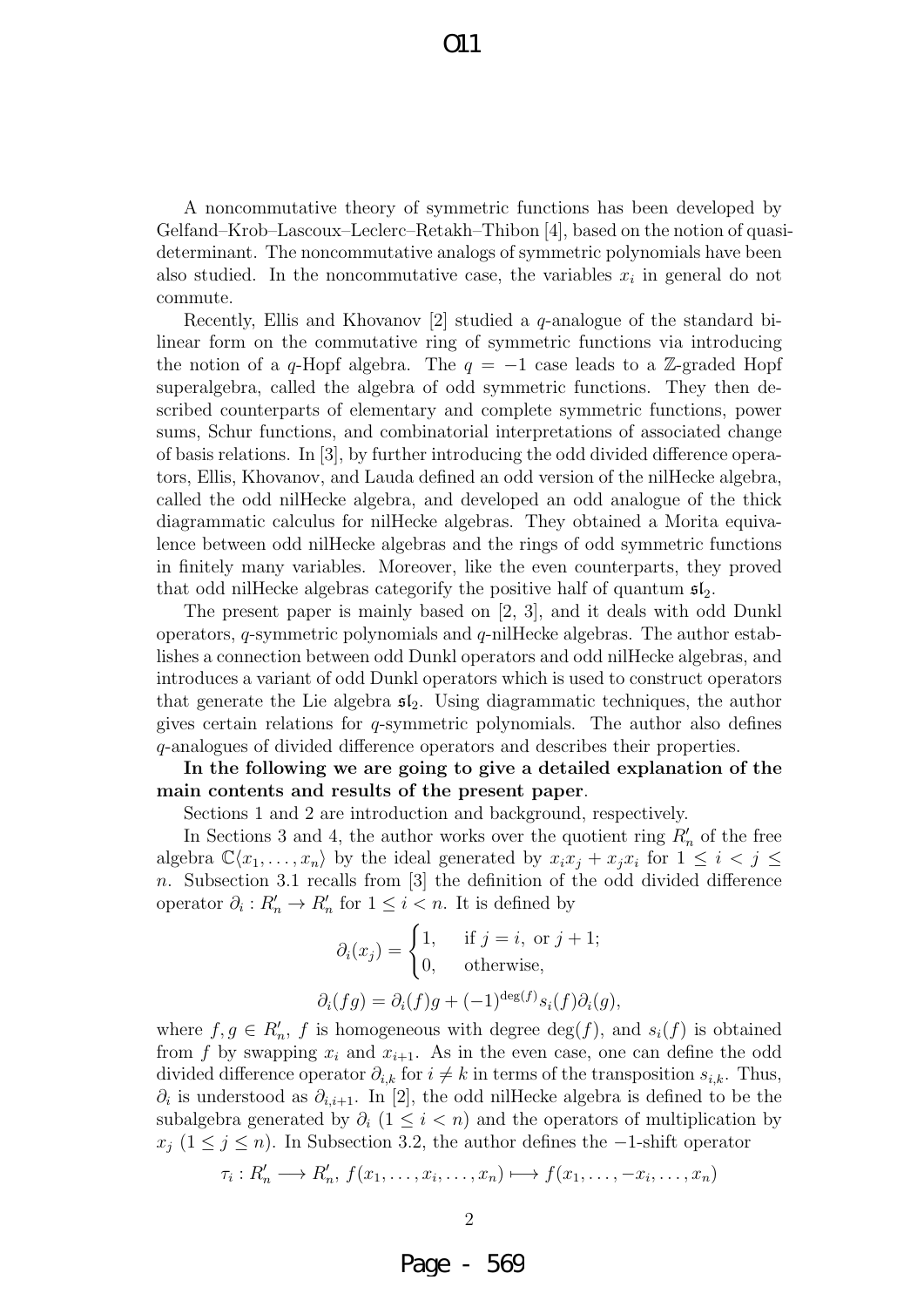and set for  $k \neq i$ ,

$$
r_{i,k} = \partial_{i,k} s_{i,k}.
$$

In particular, set  $r_i = r_{i,i+1}$  for  $1 \leq i \leq n$ . Then the author shows in Lemma 3.6 that the operators  $r_{i,k}$  satisfy relations similar to those for the odd divided difference operators  $\partial_{i,k}$ . With the help of the formulas in Lemmas 3.7 and 3.8, the author finally shows that the odd Dunkl operators  $\eta_i^{\text{odd}}$  defined by Khongsap and Wang [6] can be expressed as

$$
\eta_i^{\text{odd}} = t\delta_i + u \sum_{k \neq i} r_{i,k},
$$

where  $t, u \in \mathbb{C}$  and  $\delta_i = (2x_i)^{-1}(1 - \tau_i)$ .

In Section 4, the author defines operators  $p_i: R'_n \to R'_n$   $(1 \leq i \leq n)$  by setting

$$
p_i(x_1^{a_1}\cdots x_i^{a_i}\cdots x_n^{a_n}) = a_i(-1)^{a_1+\cdots+a_{i-1}}x_1^{a_1}\cdots x_i^{a_i-1}\cdots x_n^{a_n},
$$

and then put

$$
D_i = tp_i + u \sum_{k \neq i} r_{i,k}.
$$

Clearly, the  $D_i$  are a modification of the odd Dunkl operators  $\eta_i^{\text{odd}}$ . Similar to the even case, the author defines  $r^2$ , the Euler operator E and odd Dunkl Laplacian operator ∆:

$$
r^{2} = \frac{1}{2t} \sum_{i=1}^{n} x_{i}^{2},
$$
  
\n
$$
E = \sum_{i=1}^{n} x_{i} p_{i} + \frac{n}{2} + \frac{u}{2} \sum_{k \neq i} s_{i,k},
$$
  
\n
$$
\Delta = -\frac{1}{2t} \sum_{i=1}^{n} D_{i}^{2}.
$$

The rest of this section is devoted to proving the relations

$$
[E, r^2] = 2r^2
$$
,  $[E, \Delta] - 2\Delta$ , and  $[r^2, \Delta] = E$ ;

see Theorems 4.7 and 4.9. In other words, the three operators  $r^2$ , E and  $\Delta$  give a realization of the Lie algebra  $5I_2$  as in the even case [5]. It is also indicated in Remark 4.10 that if one uses the odd Dunkl operators  $\eta_i^{\text{odd}}$  instead of  $D_i$ to define the Dunkl Laplacian, then the three operators obtained generate an abelian Lie algebra rather than  $\mathfrak{sl}_2$ .

The final three sections, Sections 5, 6, and 7, deal with  $q$ -analogue of symmetric polynomials, as well as q-nilHecke algebras. Subsection 5.1 begins with the definition of a q-bialgebra  $N\Lambda^q$  introduced in [2]. Let q be a nonzero complex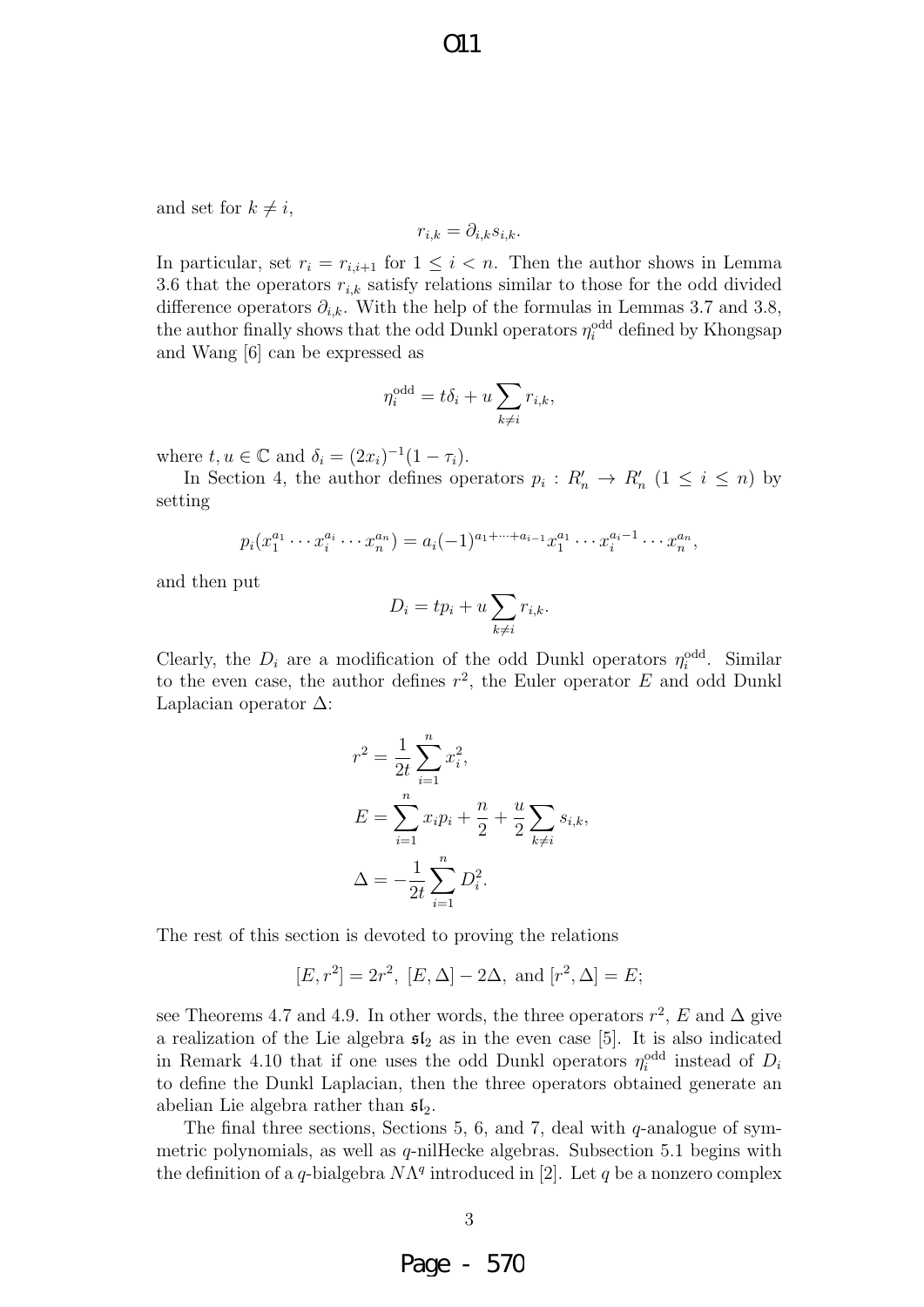$O11$ 

number and let  $N\Lambda^q$  be the free associative  $\mathbb{Z}$ -graded C-algebra with generators  $h_m$  for  $m \geq 1$ , where  $\deg h_m = m$  (For convenience, set  $h_0 = 1$  and  $h_m = 0$  for  $h < 0$ ). Define a comultiplication  $\Delta$  on  $N\Lambda^q$  by setting

$$
\Delta(h_m) = \sum_{i=0}^{m} h_i \otimes h_{m-i}
$$

and a counit  $\epsilon$  by setting  $\epsilon(x) = 0$  for all homogeneous x with deg(x) > 0. Then  $N\Lambda^{q}$  becomes a q-bialgebra with the multiplication on  $(N\Lambda^{q})^{\otimes 2}$  given by

$$
(w \otimes x)(y \otimes z) = q^{\deg(x) \deg(y)}(wx \otimes xz)
$$

for homogeneous elements  $w, x, y, z \in N\Lambda<sup>q</sup>$ . In [2, (2.1)], Ellis and Khovanov defined a bilinear form  $(-, -) : N\Lambda^q \times N\Lambda^q \to \mathbb{C}$  which satisfies

$$
(x_1 \otimes x_2, \Delta(y)) = (x_1 x_2, y).
$$

Moreover, the radical I of the bilinear form is a q-bialgebra ideal of  $N\Lambda^{q}$ , i.e.,

$$
IN\Lambda^{q} = N\Lambda^{q}I = I
$$
 and  $\Delta(I) \subset I \otimes N\Lambda^{q} + N\Lambda^{q} \otimes I$ .

In Subsection 5.2, the author defines elementary symmetric functions  $e_m$  in  $N\Lambda_q$ by setting  $e_0 = 1$  and

$$
\sum_{i=0}^{m} (-1)^{i} q^{\binom{i}{2}} e_i h_{m-i} \text{ for } m \ge 1.
$$

Lemma 5.1 states that

- (1)  $\Delta(e_m) = \sum_{i=0}^m e_i \otimes e_{m-i},$
- (2) If  $\lambda = (\lambda_1, \ldots, \lambda_t)$  is a composition of m, then

$$
(h_{\lambda}, e_m) = \begin{cases} 1, & \text{if } \lambda = (1, \dots, 1; \\ 0, & \text{otherwise,} \end{cases}
$$

where  $h_{\lambda} = h_{\lambda_1} \cdots h_{\lambda_t}$ .

The lemma is a q-analogue of [2, Proposition 2.5], as well as its proof.

The entire Section 6 presents a proof of the fact that if  $q^n = 1$ , then  $h_1^n$  lies in the center of  $N\Lambda^q$  (Lemma 6.1).

Section 7 deals with the  $q$ -algebra

$$
\mathrm{Pol}_n^q = \mathbb{C}\langle x_1, \dots, x_n \rangle / (x_j x_i - q x_i x_j : i < j),
$$

where  $q \in \mathbb{C}$  and all  $x_i$  have degree 1. The author defines q-analogues of elementary symmetric polynomials: the  $k$ -th elementary  $q$ -symmetric polynomial

$$
e_k(x_1,...,x_n) = \sum_{1 \le i_1 < \dots < i_k \le n} x_{i_1} \cdots x_{i_k} \ (1 \le k \le n)
$$

Page - 571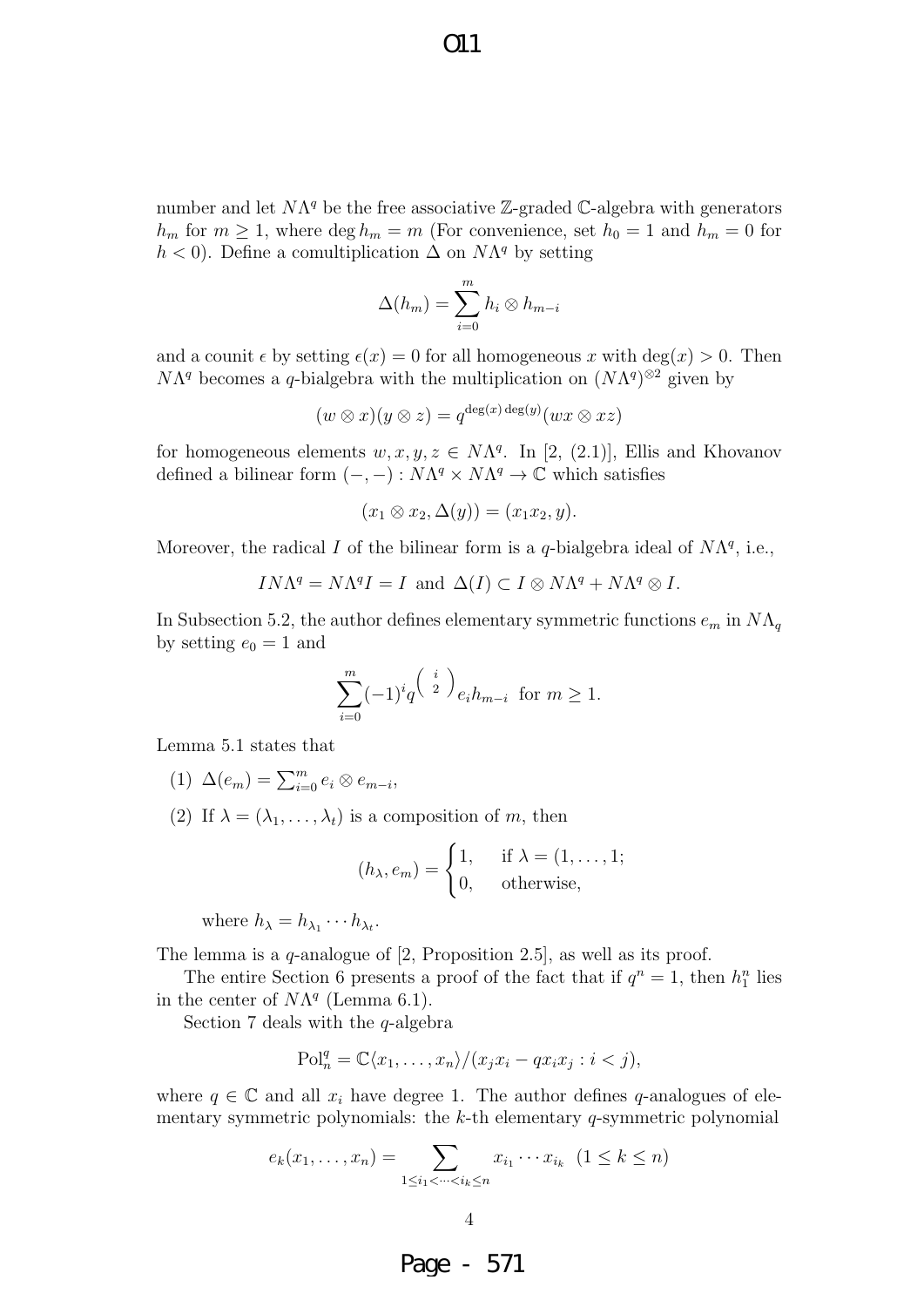and the  $k$ -th twisted elementary q-symmetric polynomial

$$
\widetilde{e}_k(x_1,\ldots,x_n)=\sum_{1\leq i_1<\cdots
$$

where  $\tilde{x}_i = q^{i-1}x_i$ . The  $\tilde{e}_k$  are q-analogue of odd elementary symmetric poly-<br>nomials defined in [3, (2, 21)]. The subalgebra generated by  $e_i$  (resp. nomials defined in [3, (2.21)]. The subalgebra generated by  $e_1, \ldots, e_n$  (resp.  $(\widetilde{e}_1,\ldots,\widetilde{e}_n)$  is denoted by  $\Lambda_n^q$  (resp.  $(\widetilde{\Lambda}_n^q)$ ). The author defines the  $\mathfrak{S}_n$ -action on  $\mathrm{Pol}^q$  by  $Pol_n^q$  by

$$
s_i(x_j) = \begin{cases} qx_{i+1}, & \text{if } j = i; \\ q^{-1}x_i, & \text{if } j = i+1; \\ qx_j, & \text{if } j > i+1; \\ q^{-1}x_j, & \text{if } j < i. \end{cases}
$$

Further, define the q-divided difference operator  $\partial_i$  (1 ≤ i < n) on Pol<sup>q</sup><sub>n</sub> by

$$
\partial_i(x_j) = \begin{cases} q, & \text{if } j = i; \\ -1, & \text{if } j = i + 1; \\ 0, & \text{otherwise,} \end{cases}
$$

$$
\partial_i(fg) = \partial_i(f)g + s_i(f)g.
$$

Lemma 7.1 shows that  $\partial_i(\widetilde{e}_k) = 0$  for all *i*, *k*. This implies that

$$
\widetilde{\Lambda}_n^q \subset \bigcap_{i=1}^{n-1} \text{Ker}(\partial_i).
$$

In Lemmas 7.7 and 7.8, the author obtains relations among the operators  $\partial_i$  and  $x_i$  (as left multiplication by  $x_i$ ) which are q-analogues of those in [3, Proposition 2.1].

In conclusion, the results obtained in the present paper are interesting and seem to be new, but they are not surprising because most of them are analogues of results in the literature. For examples, the results in Section 4 are the odd counterparts of those obtained in [5]. Lemma 5.1 is a  $q$ -analogue of [2, Proposition 2.5]; Lemma 7.4, Lemma 7.5 and Lemma 7.7 are, respectively,  $q$ -analogues of  $(2.5)$ ,  $(2.6)$ , Proposition 2.1 in [3].

The main new idea in the present paper may be the introduction of the operator  $D_i$  in (4.2) obtained from the odd Dunkl operator  $\eta_i^{\text{odd}}$  in (3.25) by substituting  $p_i$  for  $\delta_i$ . With this modification, the author is able to generalize the result in [5] to the odd case. Many other proofs are modifications of certain proofs given in [2, 3].

# References

[1] C. F. Dunkl, Differential-difference operators associated to reflection groups, Trans. Amer. Math. Soc. 311 (1989), 167–183.

Page - 572

5